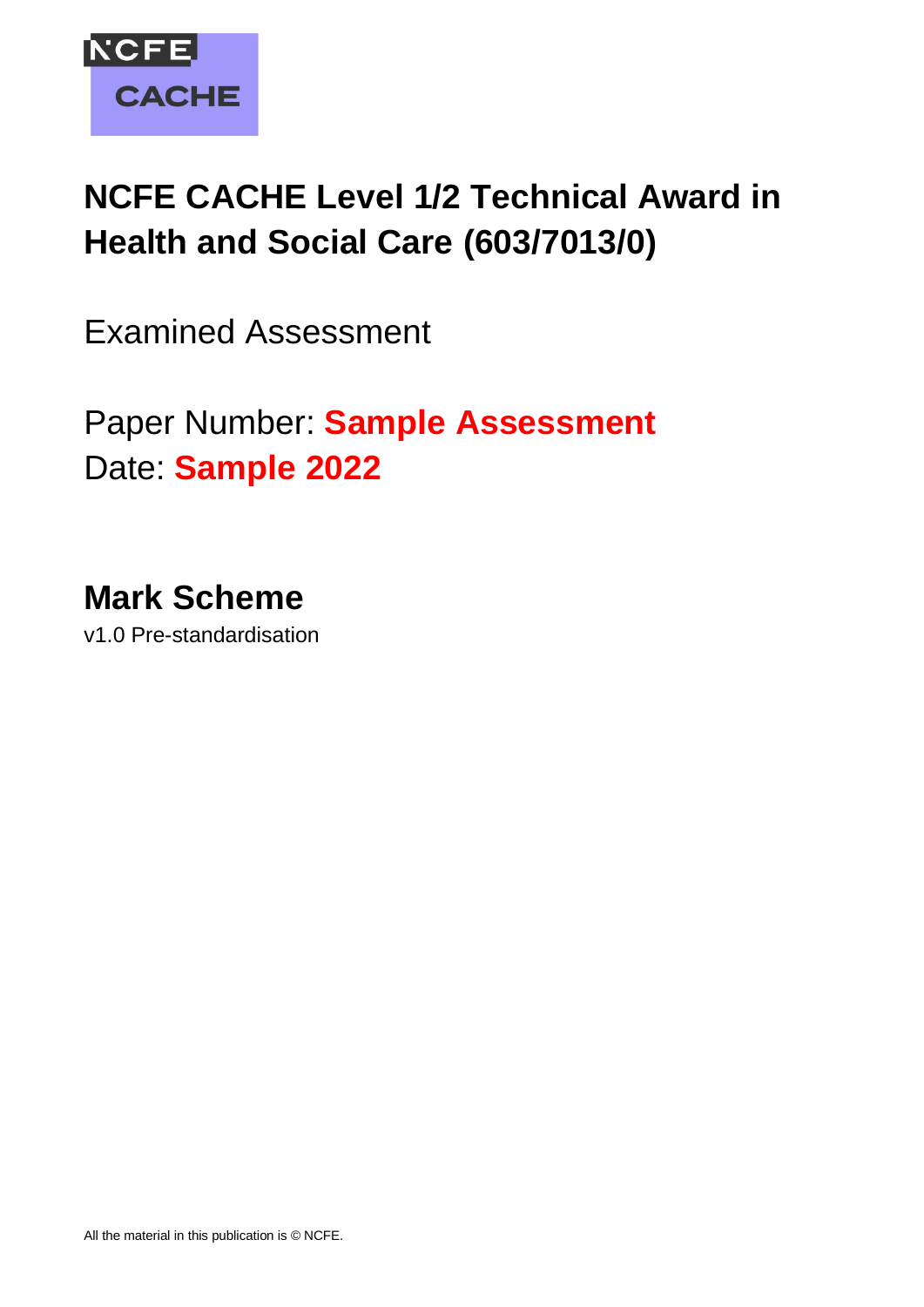This mark scheme has been written by the assessment writer and refined, alongside the relevant questions, by a panel of subject experts through the external assessment writing process and at standardisation meetings.

The purpose of this mark scheme is to give you:

- examples and criteria of the types of response expected from a learner
- information on how individual marks are to be awarded
- the allocated assessment objective(s) and total mark for each question.

# **Marking guidelines**

#### General guidelines

You must apply the following marking guidelines to all marking undertaken throughout the marking period. This is to ensure fairness to all learners, who must receive the same treatment. You must mark the first learner in exactly the same way as you mark the last.

- The mark scheme must be referred to throughout the marking period and applied consistently, do not change your approach to marking once you have been standardised.
- Reward learners positively giving credit for what they have shown, rather than what they might have omitted.
- Utilise the whole mark range and always award full marks when the response merits them.
- Be prepared to award zero marks if the learner's response has no creditworthy material.
- Do not credit irrelevant material that does not answer the question, no matter how impressive the response might be.
- The marks awarded for each response should be clearly and legibly recorded in the grid on the front of the question paper.
- If you are in any doubt about the application of the mark scheme, you must consult with your team leader or the chief examiner.

Guidelines for using extended response marking grids

Extended response marking grids have been designed to award a learner's response holistically and should follow a best-fit approach. The grids are broken down into levels, with each level having an associated descriptor indicating the performance at that level. You should determine the level before determining the mark.

When determining a level, you should use a bottom up approach. If the response meets all the descriptors in the lowest level, you should move to the next one, and so on, until the response matches the level descriptor. Remember to look at the overall quality of the response and reward learners positively, rather than focussing on small omissions. If the response covers aspects at different levels, you should use a best-fit approach at this stage and use the available marks within the level to credit the response appropriately.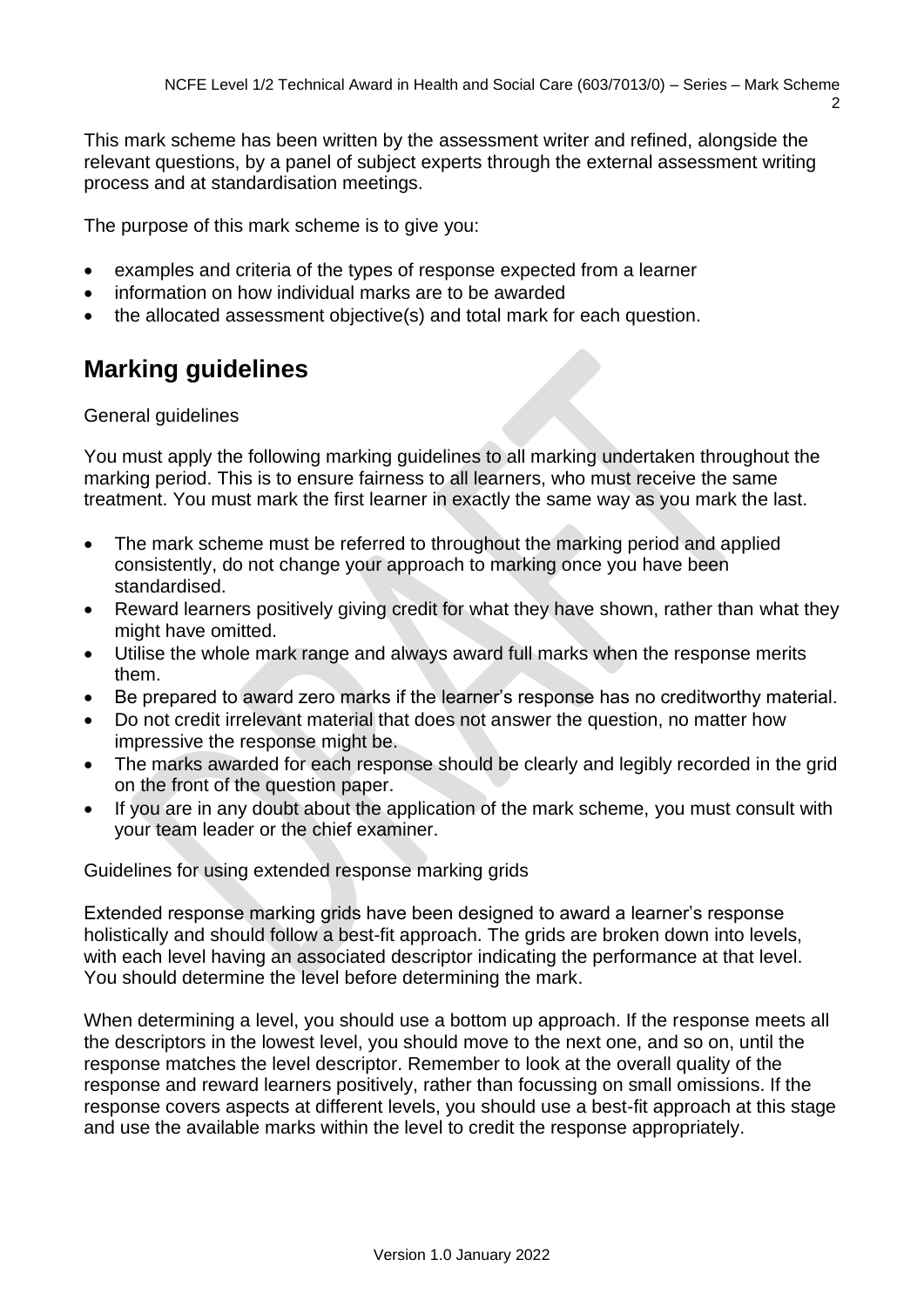When determining a mark, your decision should be based on the quality of the response in relation to the descriptors. You must also consider the relative weightings of the assessment objectives, so as not to over/under credit a response. Standardisation materials, marked by the chief examiner, will help you with determining a mark. You will be able to use exemplar learner responses to compare to live responses, to decide if it is the same, better or worse.

You are reminded that the indicative content provided under the marking grid is there as a guide, and therefore you must credit any other suitable responses a learner may produce. It is not a requirement either, that learners must cover all of the indicative content to be awarded full marks.

# **Assessment objectives**

This unit requires learners to:

|            | Recall knowledge and show understanding.                                        |
|------------|---------------------------------------------------------------------------------|
| <b>AO1</b> | The emphasis here is for learners to recall and communicate the fundamental     |
|            | elements of knowledge and understanding.                                        |
|            | Apply knowledge and understanding.                                              |
| <b>AO2</b> | The emphasis here is for learners to apply their knowledge and understanding    |
|            | to real-world contexts and novel situations.                                    |
|            | Analyse and evaluate knowledge and understanding.                               |
| AO3        | The emphasis here is for learners to develop analytical thinking skills to make |
|            | reasoned judgements and reach conclusions.                                      |

The weightings of each assessment objective can be found in the qualification specification.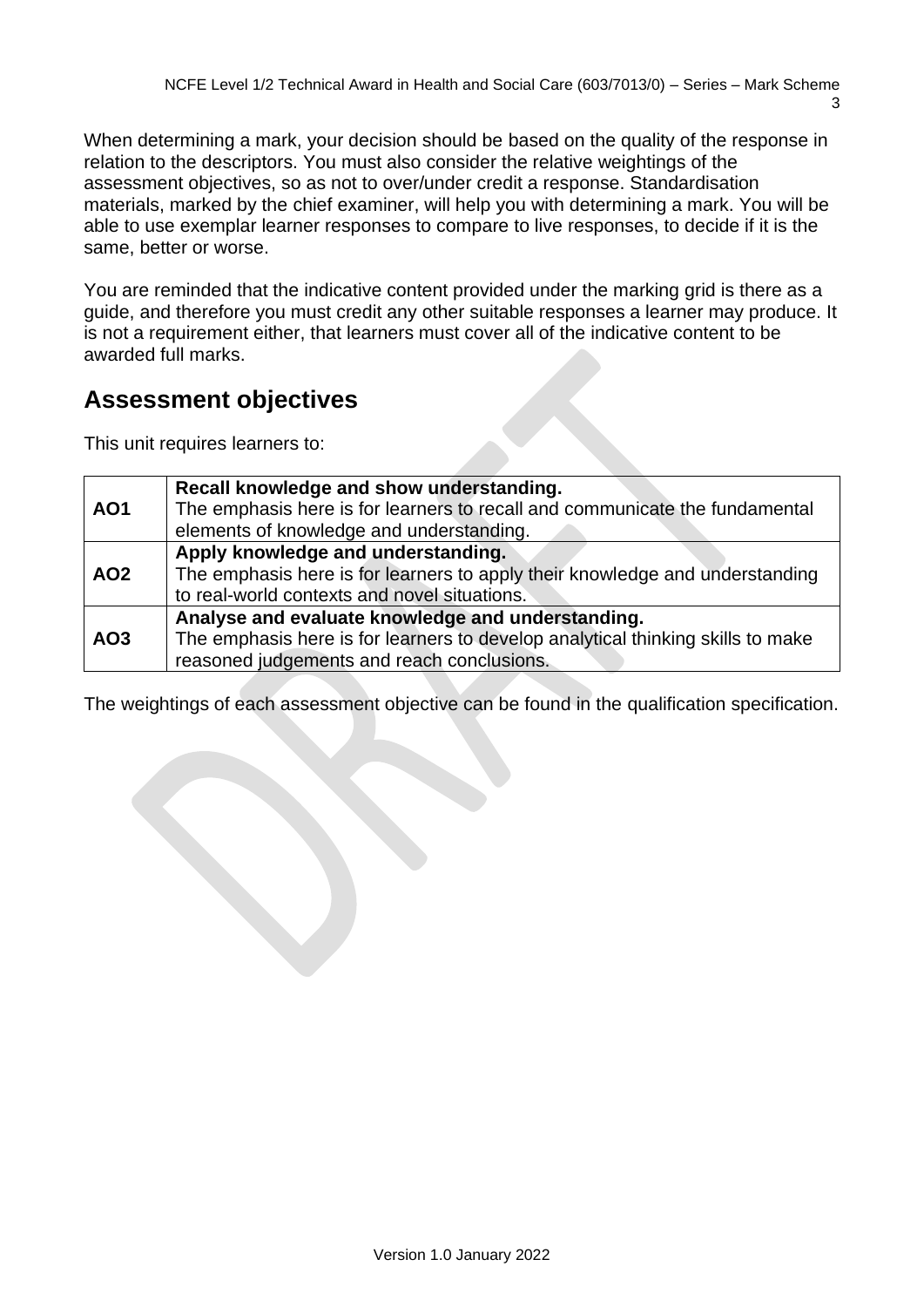| Qu | <b>Mark scheme</b> | Total |
|----|--------------------|-------|
|    |                    | marks |

### **Section A Total for this section: 24 marks**

| 1              | Which one is provided by a clinic?                                                                   |           |
|----------------|------------------------------------------------------------------------------------------------------|-----------|
|                | A: Addiction services<br><b>B:</b> Dispensing services<br>C: Emergency treatment<br>D: Minor surgery | $AO1 = 1$ |
|                | <b>Answer: A – Addiction services</b>                                                                |           |
|                |                                                                                                      |           |
| $\overline{2}$ | Which one setting is inspected by the Care Quality<br><b>Commission (CQC)?</b>                       |           |
|                |                                                                                                      | $AO1 = 1$ |
|                | A: Breakfast club                                                                                    |           |
|                | <b>B:</b> Childminder                                                                                |           |
|                | C: Children's home                                                                                   |           |
|                | <b>D:</b> Hospice                                                                                    |           |
|                | <b>Answer: D - Hospice</b>                                                                           |           |
|                |                                                                                                      |           |
| 3(a)           | Jake is 58 years old and has moderate learning difficulties.                                         | 1         |
|                | Jake often fails to attend health and social care appointments.                                      | $AO2 = 1$ |
|                | Jake's social worker has referred him2to a family support                                            |           |
|                | worker.                                                                                              |           |
|                | Name the type of referral.                                                                           |           |
|                | Award one mark for the correct answer:                                                               |           |
|                | professional (1).                                                                                    |           |

| 3(b) | Give two ways having a learning difficulty can affect Jakes<br>ability to attend appointments.                                                                                    |           |
|------|-----------------------------------------------------------------------------------------------------------------------------------------------------------------------------------|-----------|
|      | Award one mark for each way a learning difficulty can affect<br>Jake's ability to attend appointments.                                                                            | $AO2 = 2$ |
|      | Jake may find it difficult to attend appointments due not being able<br>to:                                                                                                       |           |
|      | read a bus timetable (1)<br>know the correct bus route (1)<br>record the correct day and time (of an appointment) (1)<br>plan and manage his time (to attend an appointment) (1). |           |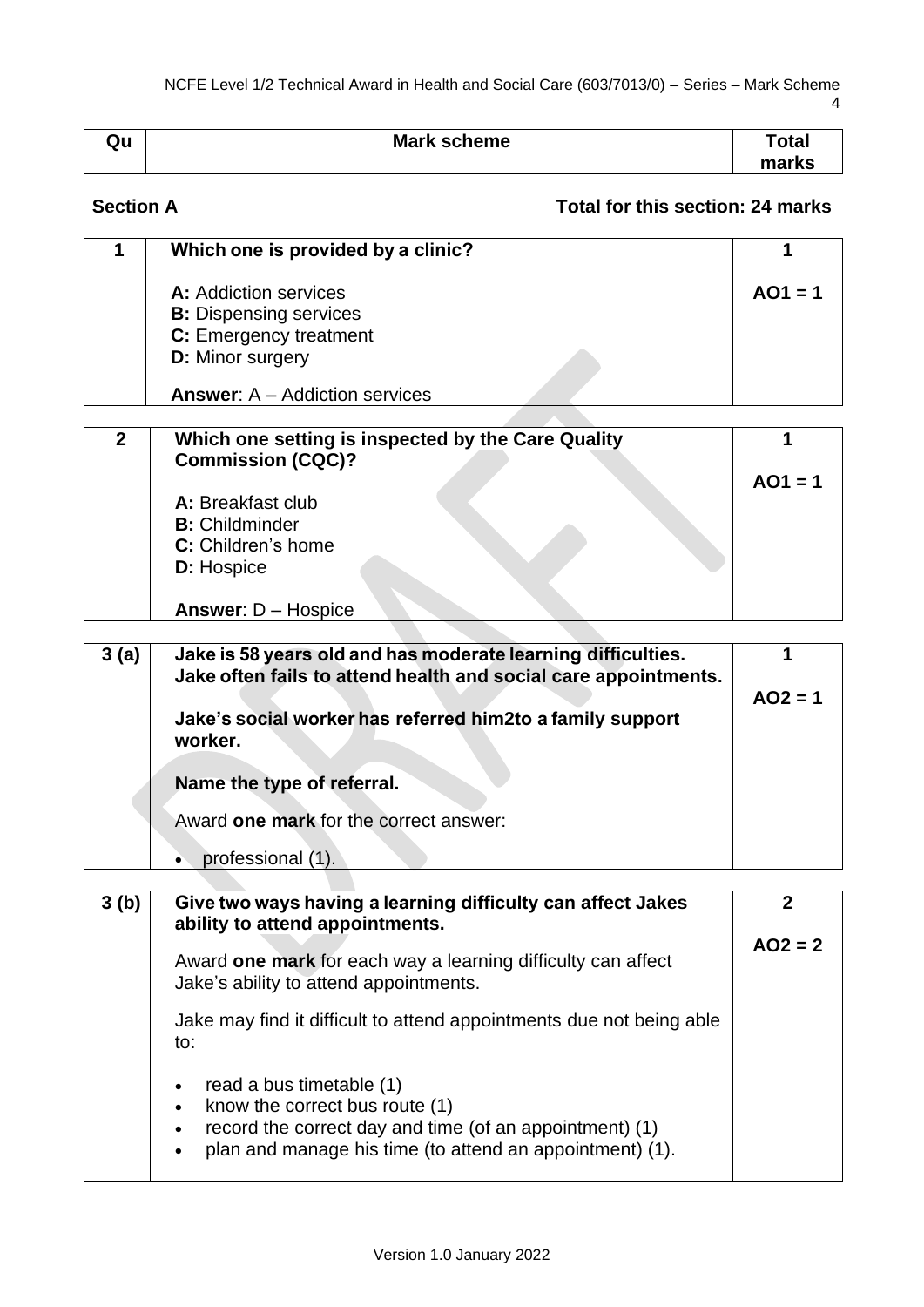|      | Accept any other suitable response.                                                                                                                                                                                                                                  |                           |
|------|----------------------------------------------------------------------------------------------------------------------------------------------------------------------------------------------------------------------------------------------------------------------|---------------------------|
| 4    | Identify two ways a practitioner can help to reduce the risk of a<br>fire in a setting.                                                                                                                                                                              | $\mathbf{2}$              |
|      | Award one mark for each appropriate way to reduce the risk of<br>fires in settings up to a maximum of two marks:                                                                                                                                                     | $AO1 = 2$                 |
|      | do not block fire exits (1)<br>always keep fire doors closed (1)<br>be aware of the positioning of fire exits (1)<br>be aware of the positioning of firefighting equipment (1)<br>enforce the 'no smoking' policy (1).                                               |                           |
|      | Accept any other suitable response.                                                                                                                                                                                                                                  |                           |
| 5    | Give two responsibilities of a paramedic.                                                                                                                                                                                                                            | $\overline{2}$            |
|      | Award one mark for each of the following up to a maximum of two<br>marks:                                                                                                                                                                                            | $AO1 = 2$                 |
|      | give emergency medical care (1)<br>treat an individual before being taken to hospital (1)<br>assess the extent of injury/illness (1)<br>decide if the individual needs hospital care (1)<br>work closely with other agencies/police/fire service at the site<br>(1). |                           |
|      | NB: Accept specific detail or role such as, giving CPR, administer<br>medication.                                                                                                                                                                                    |                           |
|      | Accept any other suitable response.                                                                                                                                                                                                                                  |                           |
| 6(a) | Sam works as an activities co-ordinator in a day centre for<br>individuals with mental health problems.                                                                                                                                                              | $\mathbf{2}$<br>$AO1 = 2$ |
|      | He has a duty of care for the individuals who attend the centre.                                                                                                                                                                                                     |                           |
|      | Sam is planning a trip to the seaside for members of the day<br>centre.                                                                                                                                                                                              |                           |
|      | Define the term 'duty of care'.                                                                                                                                                                                                                                      |                           |
|      | Award up to two marks for a definition of the term duty of care:                                                                                                                                                                                                     |                           |
|      | legal requirement to protect the individual (1) and act in their<br>best interests (1).                                                                                                                                                                              |                           |
|      | Accept any other suitable response.                                                                                                                                                                                                                                  |                           |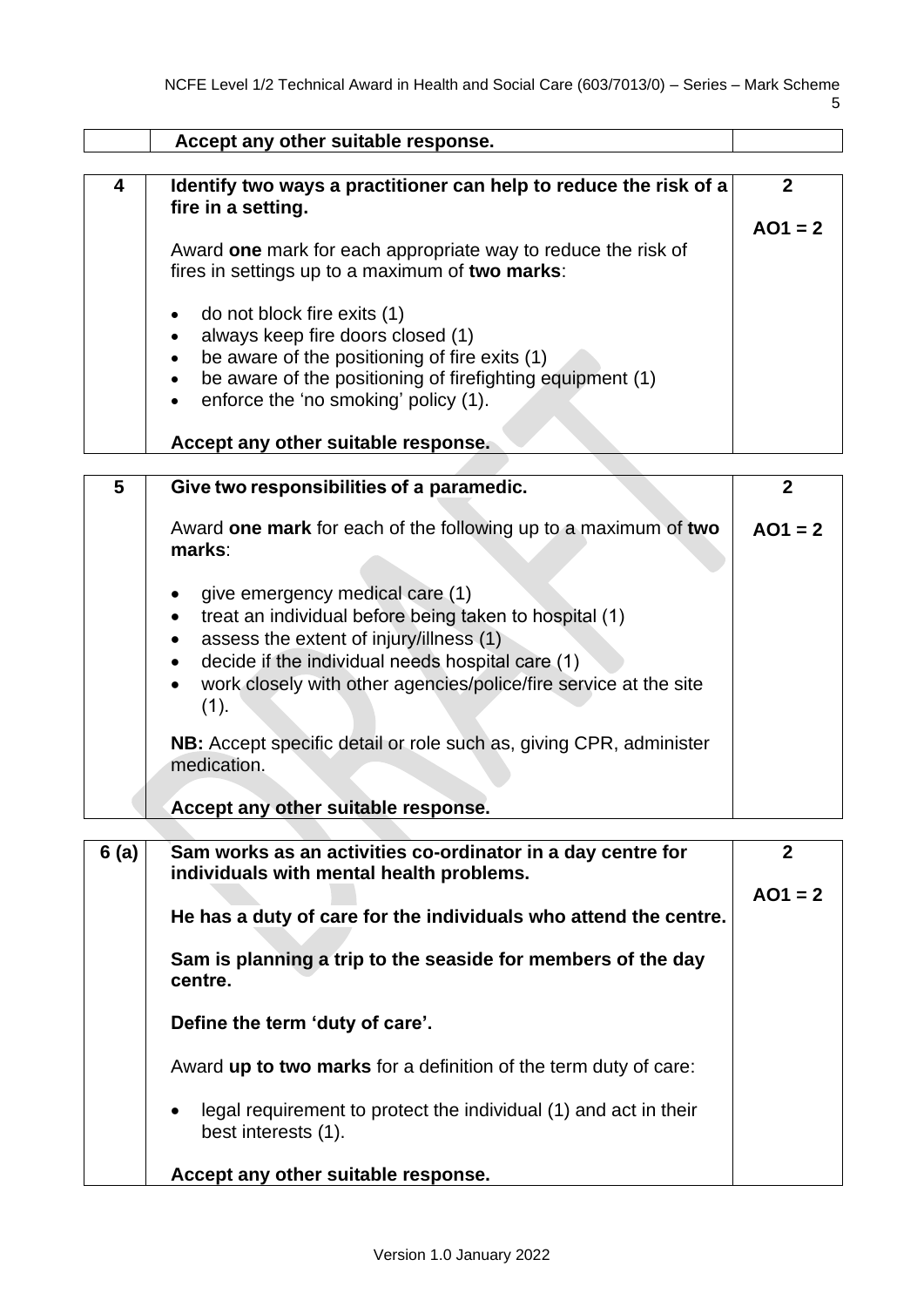| 6(b) | Identify one action Sam can take when planning the trip.<br>Briefly explain how this action meets his duty of care.                                                                                                                                                                                                                                   | 3         |
|------|-------------------------------------------------------------------------------------------------------------------------------------------------------------------------------------------------------------------------------------------------------------------------------------------------------------------------------------------------------|-----------|
|      |                                                                                                                                                                                                                                                                                                                                                       | $AO2 = 3$ |
|      | Award one mark for one action Sam can take and up to two<br>marks for an explanation:                                                                                                                                                                                                                                                                 |           |
|      | undertake a risk assessment (1) to identify hazards (1).<br>$\bullet$<br>Strategies can be put in place which can reduce the risk of<br>injury $(1)$<br>plan to ensure all individual needs are met during the trip (1)<br>$\bullet$<br>such as taking all medications/walking aids with them for the<br>trip (1) this will promote independence (1). |           |
|      | Accept any other suitable response.                                                                                                                                                                                                                                                                                                                   |           |
|      |                                                                                                                                                                                                                                                                                                                                                       |           |
| 7    | Explain two reasons why a health care practitioner protects an<br>individual's personal data.                                                                                                                                                                                                                                                         | 4         |
|      |                                                                                                                                                                                                                                                                                                                                                       | $AO3 = 4$ |
|      | Award one mark for each of the following points up to a maximum<br>of four marks:                                                                                                                                                                                                                                                                     |           |
|      | maintains confidentiality so reducing embarrassment or distress                                                                                                                                                                                                                                                                                       |           |

to the individual (1) that would be caused if personal data was

• increases trust with more open and honest dialogue between an individual and health care practitioner (1) and ensures information is more effectively shared to support appropriate

shared inappropriately (1)

**Accept any other suitable response.**

care planning (1).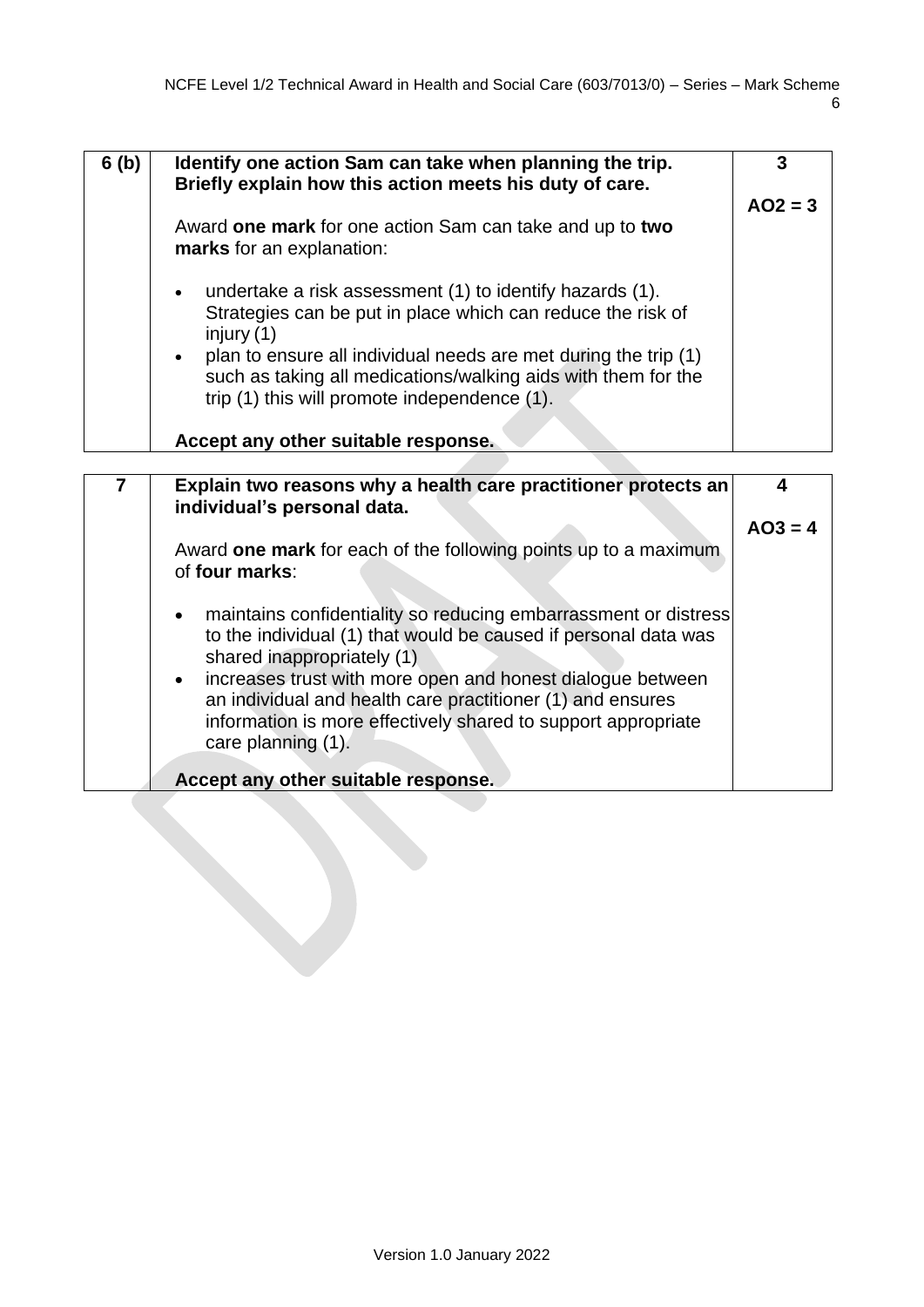| 8 |         | Discuss the value to an individual of a health care practitioner                                                      | 6         |
|---|---------|-----------------------------------------------------------------------------------------------------------------------|-----------|
|   |         | using the 6Cs in their practice.                                                                                      |           |
|   |         |                                                                                                                       | $AO1 = 2$ |
|   |         | <b>Marks Description</b>                                                                                              |           |
|   | 5-6     | AO3 - Excellent analysis and evaluation of the value to                                                               | $AO2 = 2$ |
|   |         | an individual of a health care practitioner using the 6Cs in                                                          | $AO3 = 2$ |
|   |         | their practice that is comprehensive and highly                                                                       |           |
|   |         | relevant. Supported with excellent justifications for the<br>value of the 6Cs to an individual that are               |           |
|   |         | comprehensive and highly detailed.                                                                                    |           |
|   |         |                                                                                                                       |           |
|   |         | AO2 – Excellent application of knowledge and                                                                          |           |
|   |         | understanding of the 6Cs in practice that is                                                                          |           |
|   |         | comprehensive and highly detailed, and highly                                                                         |           |
|   |         | relevant to the question.                                                                                             |           |
|   |         |                                                                                                                       |           |
|   |         | AO1 – Excellent recall of knowledge and understanding                                                                 |           |
|   |         | of the 6Cs that is <b>comprehensive</b> . Subject specific                                                            |           |
|   |         | terminology is used consistently throughout.                                                                          |           |
|   | $3 - 4$ | AO3 – Good analysis and evaluation of the value to an                                                                 |           |
|   |         | individual of a health care practitioner using the 6Cs in                                                             |           |
|   |         | their practice that is detailed and mostly relevant.                                                                  |           |
|   |         | Supported with good justifications for the value of the<br>6Cs to an individual that are detailed.                    |           |
|   |         |                                                                                                                       |           |
|   |         | AO2 - Good application of knowledge and                                                                               |           |
|   |         | understanding of the 6Cs in practice that is detailed and                                                             |           |
|   |         | mostly relevant to the question.                                                                                      |           |
|   |         |                                                                                                                       |           |
|   |         | AO1 – Good recall of knowledge and understanding of                                                                   |           |
|   |         | the 6Cs that is mostly detailed. Subject specific                                                                     |           |
|   |         | terminology is used, but not always consistently.                                                                     |           |
|   | $1 - 2$ | AO3 – Limited analysis and evaluation of the value to an<br>individual of a health care practitioner using the 6Cs in |           |
|   |         | their practice. Supported with <b>limited</b> justifications for the                                                  |           |
|   |         | value of the 6Cs to an individual that have minimal                                                                   |           |
|   |         | detail and are mostly superficial.                                                                                    |           |
|   |         |                                                                                                                       |           |
|   |         | AO2 – Limited application of knowledge and                                                                            |           |
|   |         | understanding of the 6Cs in practice that has minimal                                                                 |           |
|   |         | detail and are mostly superficial, with minimal                                                                       |           |
|   |         | relevance to the question.                                                                                            |           |
|   |         | AO1 – Limited recall of knowledge and understanding of                                                                |           |
|   |         | the 6cs that has minimal detail. Subject specific                                                                     |           |
|   |         | terminology is often <b>inappropriate</b> , and a lack of                                                             |           |
|   |         | understanding is evident.                                                                                             |           |
|   | 0       | No relevant material.                                                                                                 |           |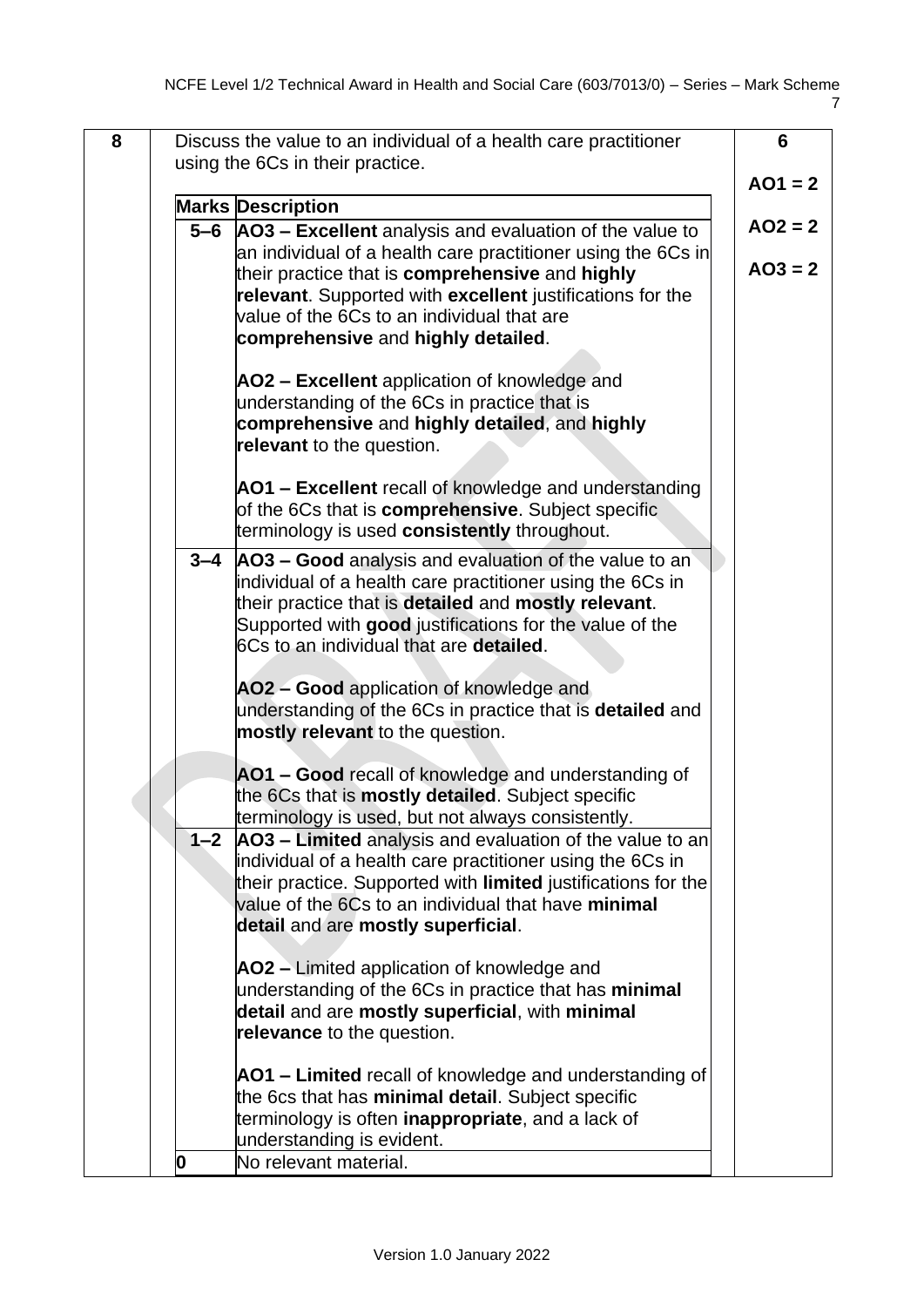| Examiners are reminded that indicative content reflects content-<br>related points that a learner may make but is not an exhaustive list,<br>nor is it a model answer. Learners may make all, some or none of<br>the points included in the indicative content. Learners must be<br>credited for any other appropriate response.                                                                                                                                                                                                                          |  |
|-----------------------------------------------------------------------------------------------------------------------------------------------------------------------------------------------------------------------------------------------------------------------------------------------------------------------------------------------------------------------------------------------------------------------------------------------------------------------------------------------------------------------------------------------------------|--|
| It is not a requirement that the learner formulate a response<br>specifically against each assessment objective as laid out in<br>the indicative content (IC).                                                                                                                                                                                                                                                                                                                                                                                            |  |
| A learners demonstration of recall (AO1) and application (AO2)<br>of knowledge and understanding can be implied through the<br>learner's ability to discuss the question topic required of AO3.                                                                                                                                                                                                                                                                                                                                                           |  |
| Indicative content:                                                                                                                                                                                                                                                                                                                                                                                                                                                                                                                                       |  |
| AO1 - Learners will recall knowledge and understanding of the<br>6Cs that may include the following:                                                                                                                                                                                                                                                                                                                                                                                                                                                      |  |
| care: a practitioner delivers high quality care<br>compassion: how a practitioner delivers care<br>$\bullet$<br>competence: a practitioner's capability to carrying out their role<br>communication: a practitioner's effective communication<br>$\bullet$<br>courage: a practitioner's courage in carrying out the role<br>$\bullet$<br>commitment: a practitioner's dedication to the care they provide.<br>$\bullet$                                                                                                                                   |  |
| AO2 - Learners will apply knowledge and understanding of the<br>6Cs by using examples of person-centred practice that may<br>include the following:                                                                                                                                                                                                                                                                                                                                                                                                       |  |
| (care) – a practitioner provides high quality care that is focused<br>on an individual's needs, such as in their care planning which<br>will include offering a choice of mealtimes and preferences to<br>meet the individual's requirements                                                                                                                                                                                                                                                                                                              |  |
| $(compassion)$ – care is delivered with empathy, respectfully and<br>with dignity, such as maintaining privacy and dignity when<br>carrying out personal care routines by closing curtains, being<br>unobtrusive and gaining consent from the individual<br>(competence) – a competent practitioner provides<br>$\bullet$<br>effective care because it is based on research and evidence and<br>is carried out within the boundaries of their job role, such as<br>undertaking CPD, whilst ensuring they use, wear and dispose of<br><b>PPE</b> correctly |  |
| (communication) – an ability to explain and to listen, such as<br>when a patient has a question or wants to discuss their<br>condition or another issue                                                                                                                                                                                                                                                                                                                                                                                                   |  |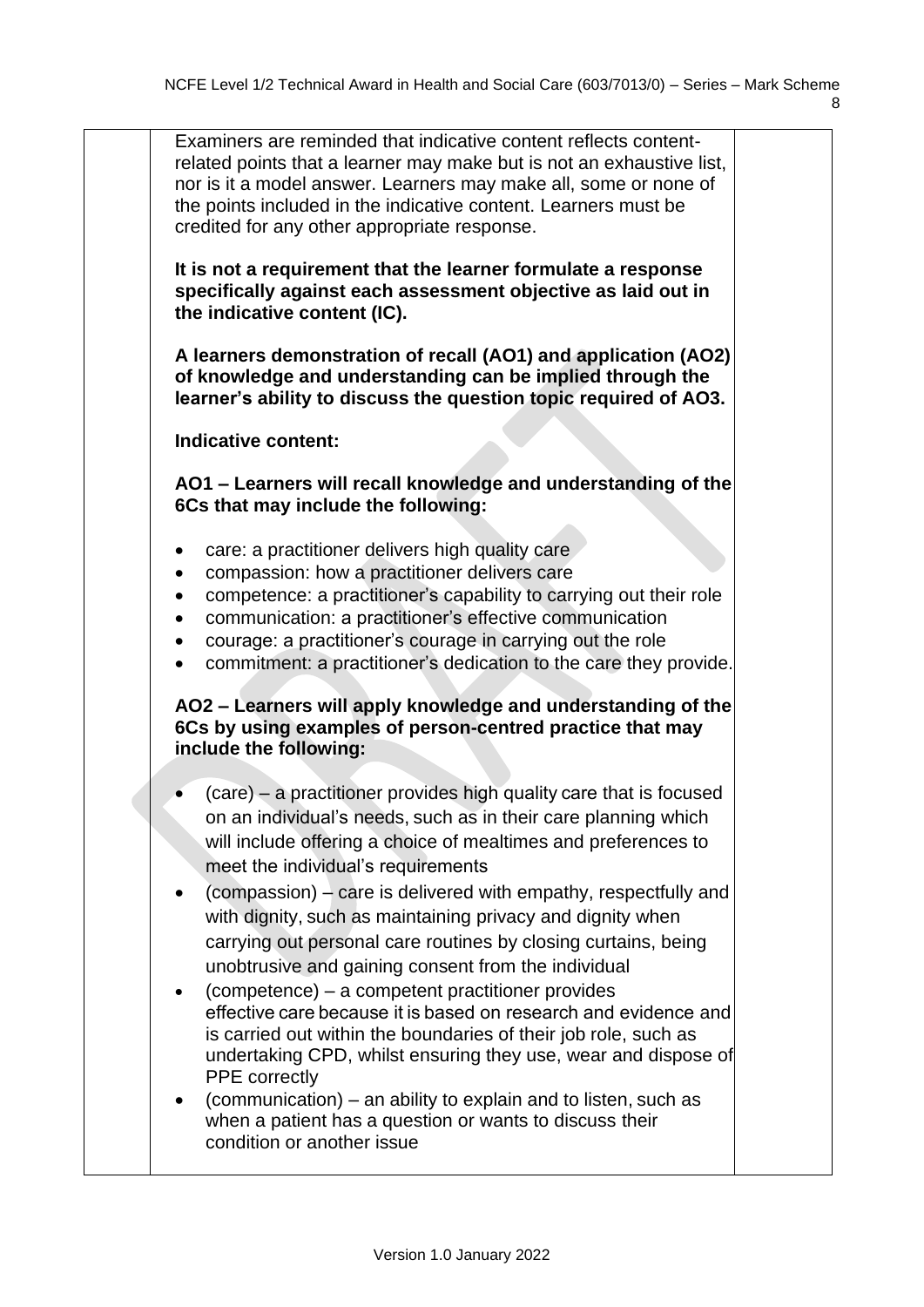| $\bullet$ | (courage) – a practitioner having courage to be honest about<br>the individual's health diagnosis and to raise concerns and be<br>open to new ways of providing care<br>(commitment) – a practitioner is dedicated to improving an<br>individual's experience of care and committed to their care<br>through challenges they face such as ensuring they have<br>excellent attendance and work well as a team and report any<br>concerns regarding the team.                                                                                                                                                                                                                                                                                                                                                                                                                                                                                                                                                                                                                                                                                                                                                                                                                                                   |  |
|-----------|---------------------------------------------------------------------------------------------------------------------------------------------------------------------------------------------------------------------------------------------------------------------------------------------------------------------------------------------------------------------------------------------------------------------------------------------------------------------------------------------------------------------------------------------------------------------------------------------------------------------------------------------------------------------------------------------------------------------------------------------------------------------------------------------------------------------------------------------------------------------------------------------------------------------------------------------------------------------------------------------------------------------------------------------------------------------------------------------------------------------------------------------------------------------------------------------------------------------------------------------------------------------------------------------------------------|--|
|           | AO3 – Learners will discuss the value to an individual of a<br>health care practitioner using the 6Cs in their practice which<br>may include the following:                                                                                                                                                                                                                                                                                                                                                                                                                                                                                                                                                                                                                                                                                                                                                                                                                                                                                                                                                                                                                                                                                                                                                   |  |
| $\bullet$ | (care) – when care is high quality and meets the individual's<br>needs, is of value as it increases the appropriateness<br>and effectiveness of the care - improved outcomes, individual<br>satisfaction, wellbeing<br>(compassion) – care delivered with empathy, respect, and<br>dignity of the individual, is of value as it supports the practitioner<br>in being aware of the individual's needs and in doing so<br>motivates them to provide care that meets these needs<br>(competence) - a competent practitioner provides care, based<br>on research and evidence, is of value as it will ensure the most<br>appropriate care is given<br>(communication) – effective communication is of value<br>as it increases effective care, builds relationships, and<br>supports teamwork<br>(courage) - a practitioner having courage will raise concerns<br>and be open to new ways of providing care, is of value as the<br>individual will be safeguarded and receive the appropriate care<br>to meet changing needs<br>(commitment) – a practitioner who is dedicated is of value as<br>they will improve an individual's experience of care. A<br>practitioner having commitment to care of a service user is of<br>value as the individual will be supported through all<br>the challenges they face. |  |
|           | Accept any other suitable response.                                                                                                                                                                                                                                                                                                                                                                                                                                                                                                                                                                                                                                                                                                                                                                                                                                                                                                                                                                                                                                                                                                                                                                                                                                                                           |  |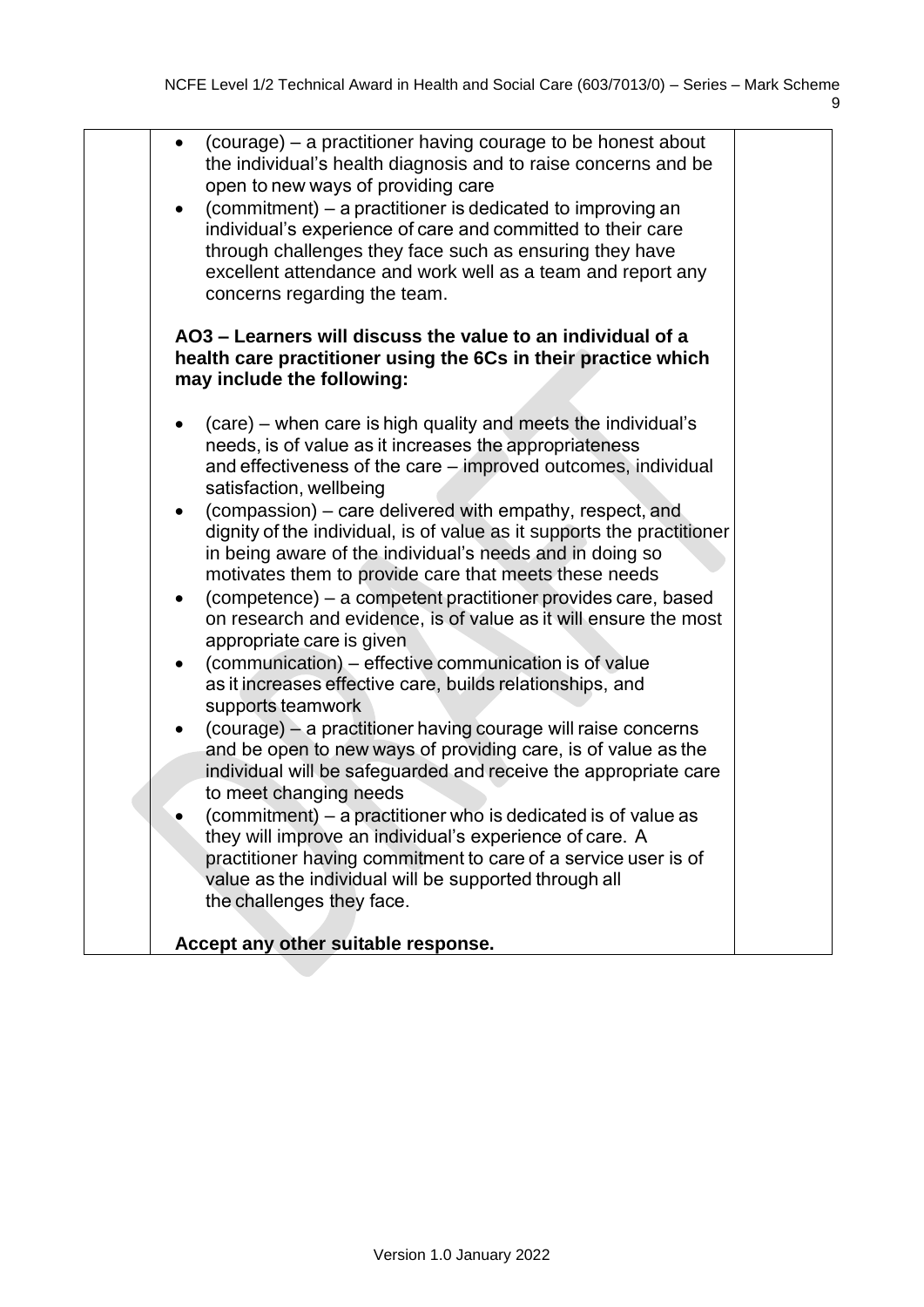## Section B **Section B Total for this section:** [18 marks]

| 9  | Which one is a socio-economic factor?                       | 1              |
|----|-------------------------------------------------------------|----------------|
|    | A: Employment                                               | $AO1 = 1$      |
|    | <b>B:</b> Family                                            |                |
|    | C: Genetics                                                 |                |
|    | D: III health                                               |                |
|    | Answer: $A -$ Employment                                    |                |
|    |                                                             |                |
| 10 | Which one is an example of cognitive development?           | 1              |
|    | A: Catching a ball                                          | $AO1 = 1$      |
|    | <b>B:</b> Laughing at a joke                                |                |
|    | C: Reading a book                                           |                |
|    | <b>D:</b> Tying a shoelace                                  |                |
|    | Answer: $C -$ Reading a book                                |                |
|    |                                                             |                |
| 11 | Give two environmental influences that may impact on human  | $\overline{2}$ |
|    | development.                                                | $AO1 = 2$      |
|    | Award one mark for any of the following influences on human |                |
|    | development up to a maximum of two marks:                   |                |
|    |                                                             |                |
|    | Lifestyle:                                                  |                |
|    | rest $(1)$                                                  |                |
|    | physical activity (1)                                       |                |
|    | diet $(1)$                                                  |                |
|    |                                                             |                |
|    | drugs and alcohol (1).                                      |                |
|    | socio-economic:                                             |                |
|    | education (1)                                               |                |
|    | opportunities and attainment (1)                            |                |
|    | employment (1)                                              |                |
|    | income $(1)$ .                                              |                |
|    |                                                             |                |
|    | relationships:                                              |                |
|    | family (1)                                                  |                |
|    | partners (1)                                                |                |
|    | friendships (1).                                            |                |
|    |                                                             |                |
|    | culture:                                                    |                |
|    | values (1)                                                  |                |
|    | traditions and expectations (1).                            |                |
|    |                                                             |                |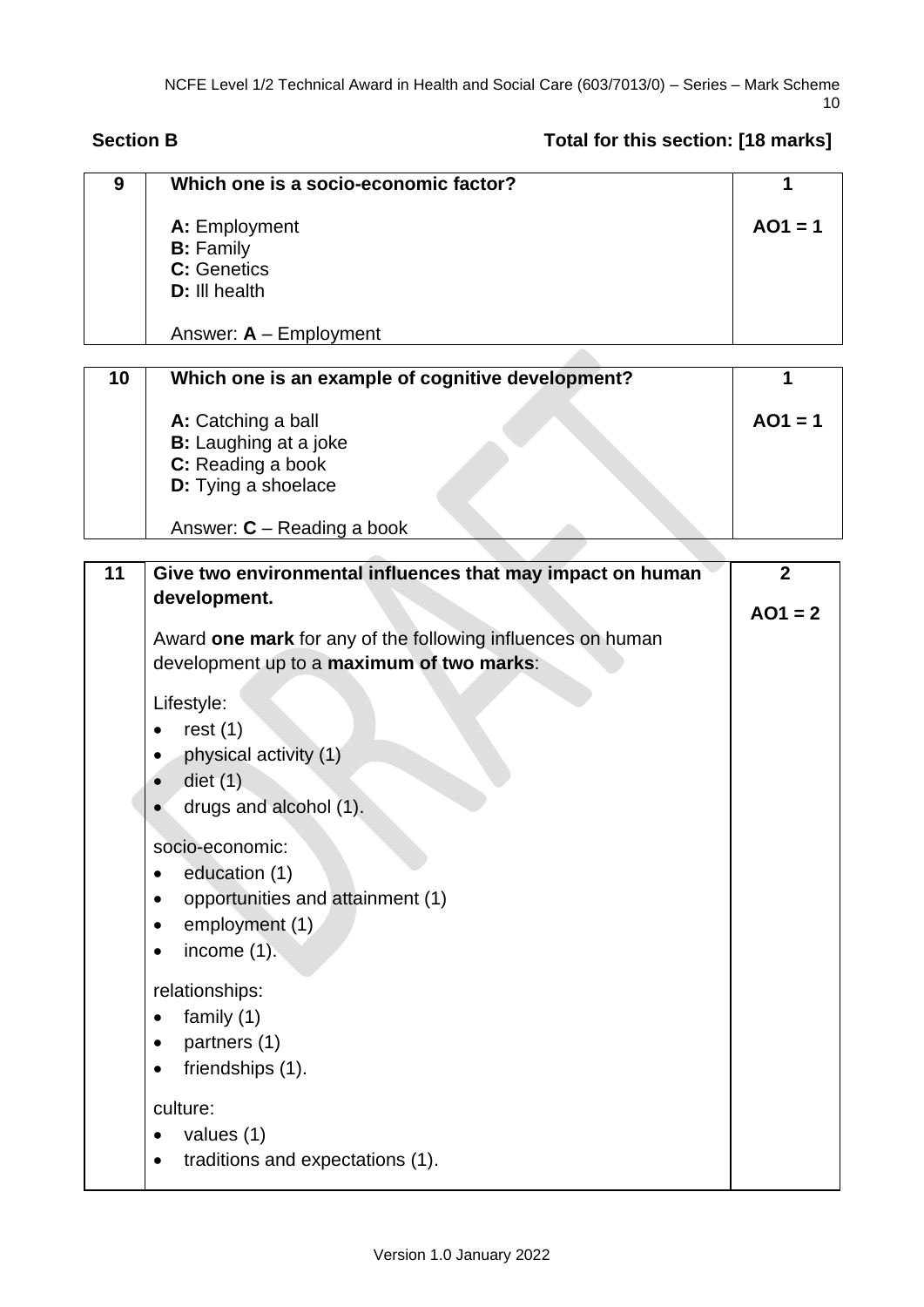| physical environment:                                                                                            |           |
|------------------------------------------------------------------------------------------------------------------|-----------|
| urban $(1)$                                                                                                      |           |
| rural $(1)$ .<br>$\bullet$                                                                                       |           |
|                                                                                                                  |           |
| 12(a)<br>Emily works as a care assistant. She cares for individuals in                                           | 4         |
| late adulthood.                                                                                                  | $AO1 = 2$ |
| Explain two reasons why individuals in late adulthood may                                                        |           |
| experience loneliness.                                                                                           | $AO2 = 2$ |
|                                                                                                                  |           |
| <b>AO1</b>                                                                                                       |           |
| Award one mark for each identification of why individuals<br>experience loneliness up to a maximum of two marks: |           |
| loss of their spouse (1)                                                                                         |           |
| children have left home/have their own family/work                                                               |           |
| commitment/moved out of the area (1)                                                                             |           |
| reduced mobility/health problems (1)<br>٠                                                                        |           |
| lack of money for transport to meet friends (1)<br>$\bullet$<br>retirement/no longer working (1).<br>$\bullet$   |           |
|                                                                                                                  |           |
| <b>AO2</b>                                                                                                       |           |
| Award one mark for each explanation of why individuals<br>experience loneliness up to a maximum of two marks:    |           |
| (loss of their spouse/husband/wife) – they may no longer have                                                    |           |
| companionship/someone to talk to/go places with (1)                                                              |           |
| (children have left home/have their own family/work                                                              |           |
| commitment/moved out of the area) $-$ so may not visit regularly<br>(1)                                          |           |
| (reduced mobility/health problems) – may reduce/make social                                                      |           |
| interactions difficult (1)                                                                                       |           |
| (lack of money for transport) – unable to meet up with<br>٠                                                      |           |
| friends/attend social activities (1)                                                                             |           |
| (retirement/no longer working) - reducing social interactions in<br>the workplace (1).                           |           |
|                                                                                                                  |           |
| Accept any other suitable response.                                                                              |           |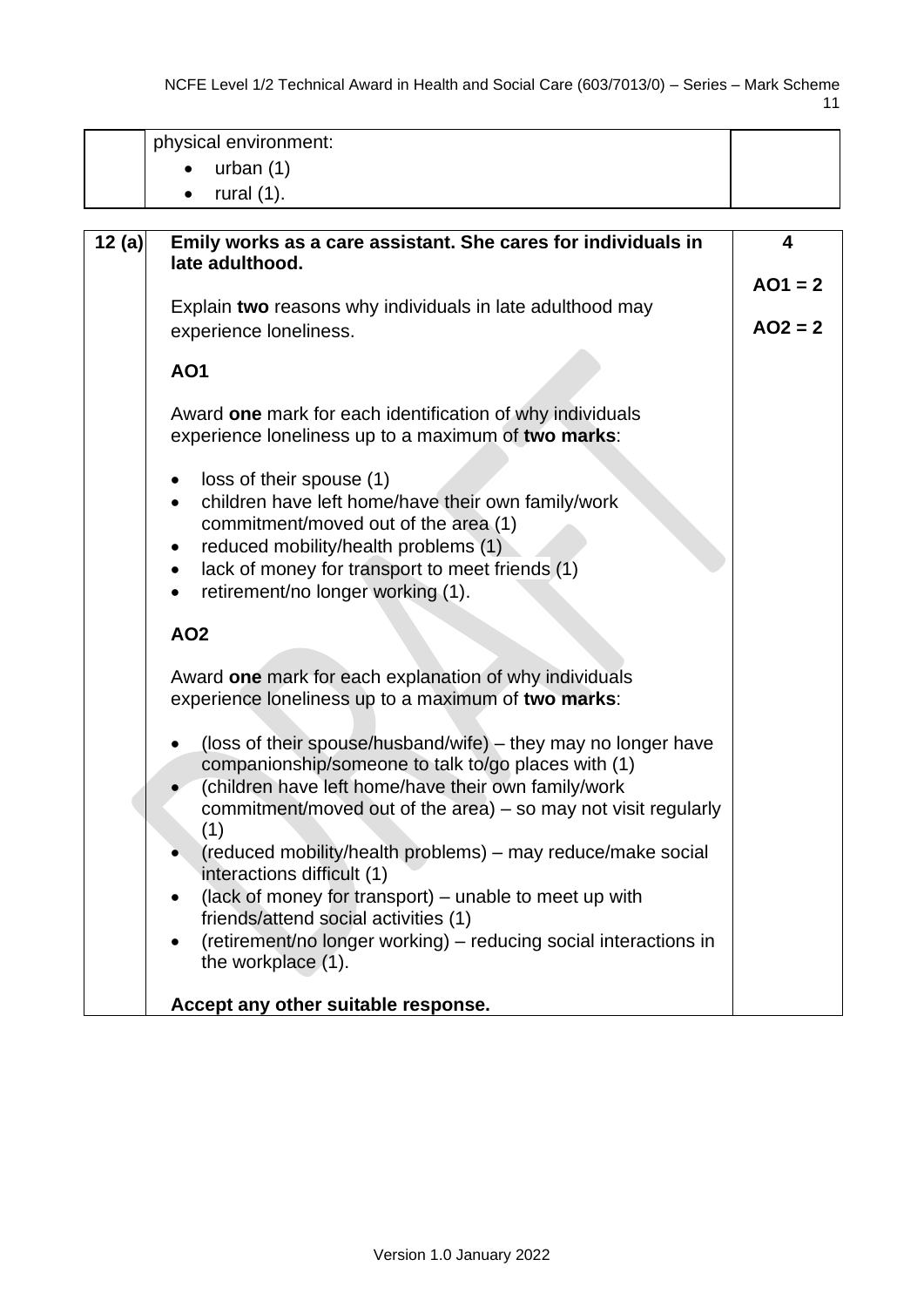| 12(b) | Explain one way that Emily can help an individual overcome<br>loneliness.                                                                                                                                                                                                                                                                                                                                                                                                                                                       | $\mathbf{2}$           |
|-------|---------------------------------------------------------------------------------------------------------------------------------------------------------------------------------------------------------------------------------------------------------------------------------------------------------------------------------------------------------------------------------------------------------------------------------------------------------------------------------------------------------------------------------|------------------------|
|       | <b>AO1</b>                                                                                                                                                                                                                                                                                                                                                                                                                                                                                                                      | $AO1 = 1$<br>$AO2 = 1$ |
|       | Award one mark for the identification of a way to overcome<br>loneliness.                                                                                                                                                                                                                                                                                                                                                                                                                                                       |                        |
|       | Spend time talking with the individual (1)<br>٠<br>Provide support to enable the individual to take part in a leisure<br>activity (1)<br>Gain support from a voluntary group (1)<br>$\bullet$<br>Teach/give access to technology (1).<br>$\bullet$                                                                                                                                                                                                                                                                              |                        |
|       | <b>AO2</b>                                                                                                                                                                                                                                                                                                                                                                                                                                                                                                                      |                        |
|       | Award one mark for an explanation of how the way helps to<br>overcome loneliness.                                                                                                                                                                                                                                                                                                                                                                                                                                               |                        |
|       | (Spend time talking with the individual) – this will provide them<br>$\bullet$<br>with social contact (1)<br>(Provide support to enable the individual to take part in a leisure<br>activity) - this will support interactions/allow the individual to<br>spend time with other people (1)<br>(Gain support from a voluntary group) – who will be able to visit<br>$\bullet$<br>the individual (1)<br>(Teach/give access to technology) - to help the individual<br>$\bullet$<br>interact with family and friends remotely (1). |                        |
|       | Accept any other suitable response.                                                                                                                                                                                                                                                                                                                                                                                                                                                                                             |                        |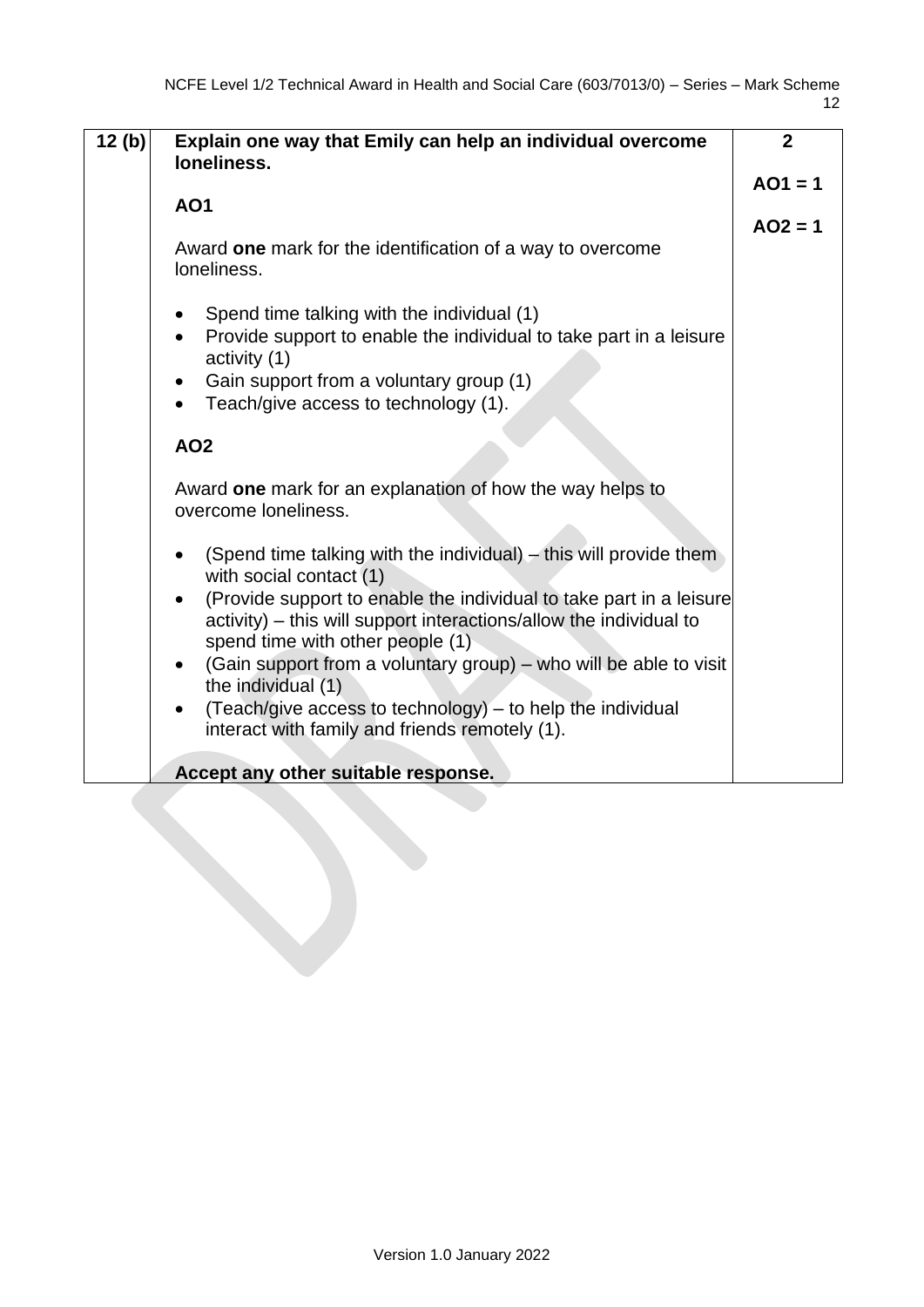| 13 | Give two changes in physical development that occur during<br>late adulthood.                                                                                                          |           |
|----|----------------------------------------------------------------------------------------------------------------------------------------------------------------------------------------|-----------|
|    | Award one mark for each change in physical development:                                                                                                                                | $AO1 = 2$ |
|    | reduced mobility (1)<br>$\bullet$<br>reduced balance (1)<br>$\bullet$<br>visual decline (1)<br>$\bullet$<br>hearing decline (1)<br>$\bullet$<br>loss of bone density (1).<br>$\bullet$ |           |
|    | Accept any other suitable response.                                                                                                                                                    |           |

| 14 |         | Ayesha is 4 years old. She lives with her parents. Ayesha is not<br>developing at the expected rate. She is underweight and has poor                                                                                                                                                                                                                                                                                                                                                                      | 6         |
|----|---------|-----------------------------------------------------------------------------------------------------------------------------------------------------------------------------------------------------------------------------------------------------------------------------------------------------------------------------------------------------------------------------------------------------------------------------------------------------------------------------------------------------------|-----------|
|    |         | language skills.                                                                                                                                                                                                                                                                                                                                                                                                                                                                                          | $AO2 = 3$ |
|    |         | Discuss the possible causes for Ayesha's weight and poor<br>language skills.                                                                                                                                                                                                                                                                                                                                                                                                                              | $AO3 = 3$ |
|    |         | <b>Marks Description</b>                                                                                                                                                                                                                                                                                                                                                                                                                                                                                  |           |
|    | $5 - 6$ | AO3 - Excellent analysis and evaluation of the<br>causes of being underweight and poor language skills<br>that is comprehensive and highly relevant.<br>Supported with excellent justifications for the causes<br>of Ayesha's weight and poor language skills that are<br>comprehensive and highly detailed.<br>AO2 - Excellent application of knowledge and<br>understanding of causes of being underweight and<br>poor language skills that is comprehensive and                                        |           |
|    | $3 - 4$ | highly detailed and highly relevant to the question.<br>AO3 - Good analysis and evaluation of the causes of<br>being underweight and poor language skills that is<br>detailed and mostly relevant. Supported with good<br>justifications for the causes of Ayesha's weight and<br>poor language skills that are detailed.<br>AO2 - Good application of knowledge and<br>understanding of causes of being underweight and<br>poor language skills that is detailed and mostly<br>relevant to the question. |           |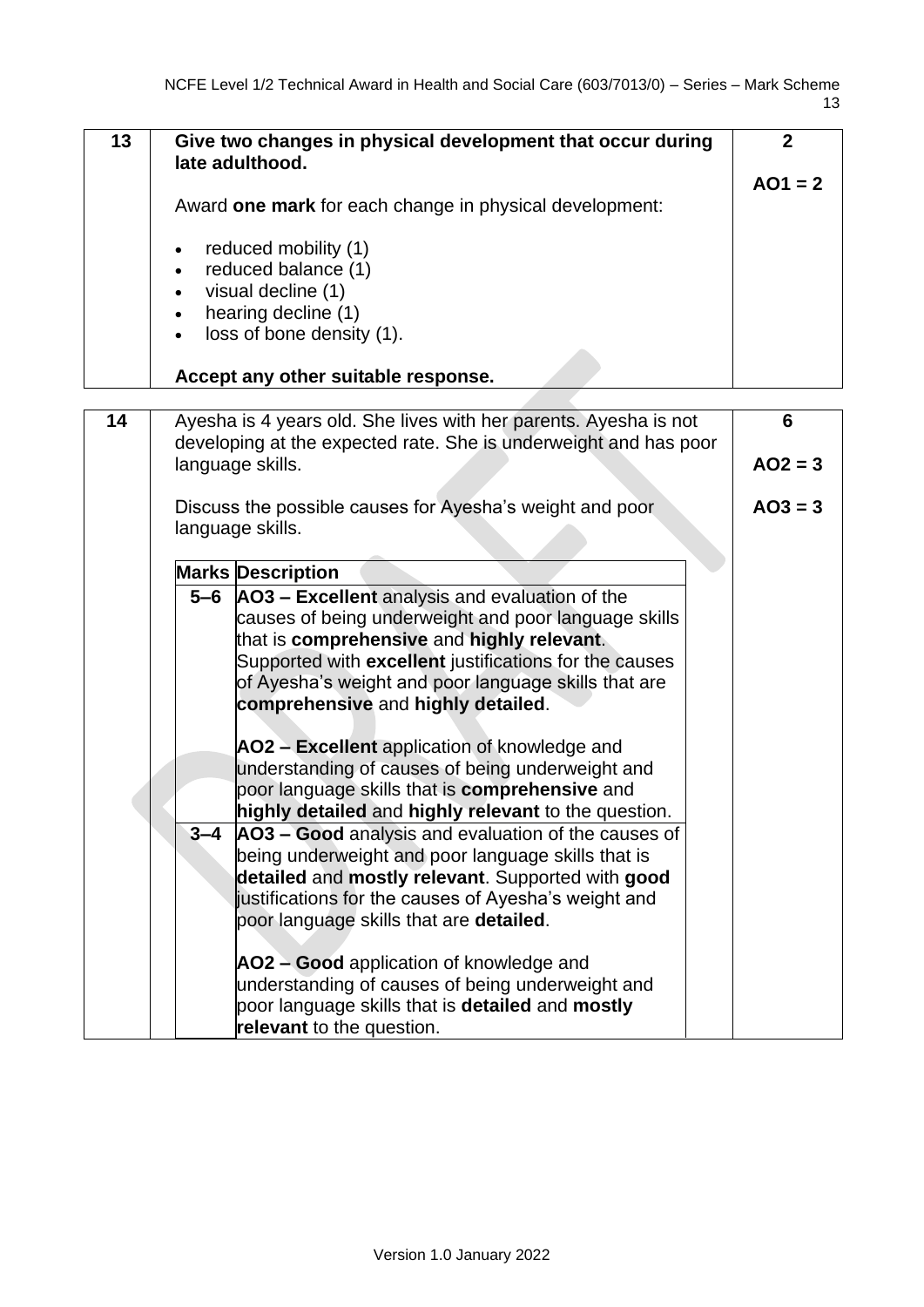| $1 - 2$                | AO3 - Limited analysis and evaluation of the causes<br>of being underweight and poor language skills.<br>Supported with limited justifications for the causes of<br>Ayesha's weight and poor language skills that have<br>minimal detail and are mostly superficial.                                                             |  |
|------------------------|----------------------------------------------------------------------------------------------------------------------------------------------------------------------------------------------------------------------------------------------------------------------------------------------------------------------------------|--|
|                        | AO2 - Limited application of knowledge and<br>understanding of the causes of being underweight<br>and poor language skills that has minimal detail and<br>are mostly superficial. With minimal relevance to<br>the question.                                                                                                     |  |
| 0                      | No relevant material.                                                                                                                                                                                                                                                                                                            |  |
|                        | Examiners are reminded that indicative content reflects content-<br>related points that a learner may make but is not an exhaustive list,<br>nor is it a model answer. Learners may make all, some or none of<br>the points included in the indicative content. Learners must be<br>credited for any other appropriate response. |  |
|                        | It is not a requirement that the learner formulate a response<br>specifically against each assessment objective as laid out in<br>the indicative content (IC).                                                                                                                                                                   |  |
|                        | A learners demonstration of recall (AO1) and application<br>(AO2) of knowledge and understanding can be implied<br>through the learner's ability to discuss the question topic<br>required of AO3.                                                                                                                               |  |
|                        | <b>Indicative content</b>                                                                                                                                                                                                                                                                                                        |  |
|                        | AO2 - Learners will apply knowledge and understanding of<br>the possible causes of being underweight and poor language<br>skills that may include the following:                                                                                                                                                                 |  |
| $\bullet$<br>$\bullet$ | Ayesha may have a health problem/illness such as recurring<br>sickness, which may affect weight gain<br>Ayesha may have a learning difficulty, such as ADHD, or<br>autism which can affect language skills, this may<br>slow down the ability to develop language, as social<br>interactions may be more difficult               |  |
| $\bullet$<br>٠         | the parents' may not have English as their first language<br>Ayesha may not be attending nursery and nursery experience                                                                                                                                                                                                          |  |
| ٠                      | can support children's development<br>the parents may have a low income/poverty and may not be<br>able to afford a healthy diet or resources to support Ayesha's                                                                                                                                                                 |  |
|                        | development<br>poor nutrition/diet can result in malnutrition, slow down growth,<br>physical weakness, weight-loss and inability to gain weight                                                                                                                                                                                  |  |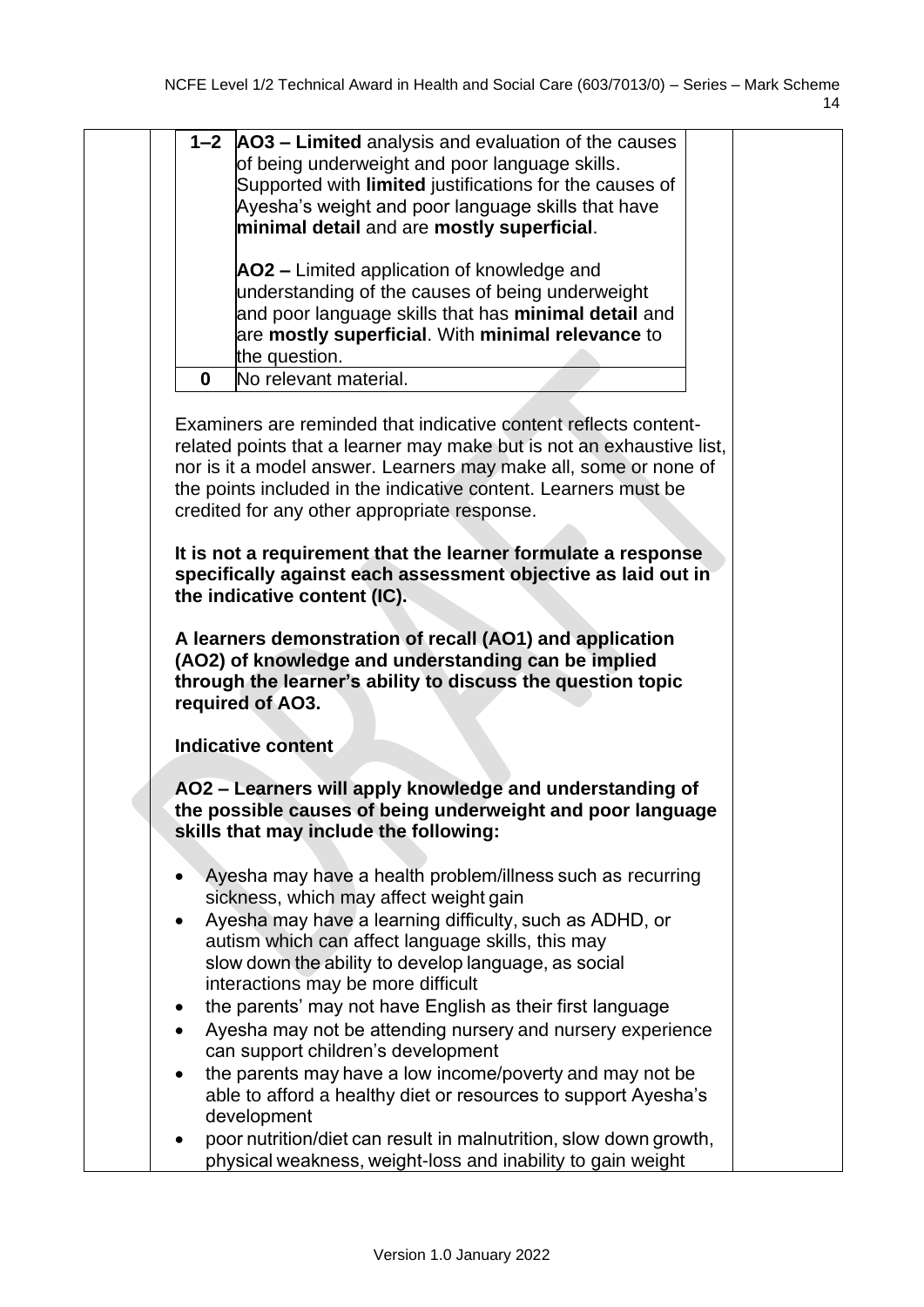| AO3 - Learners will analyse and evaluate the possible causes<br>of being underweight and poor language skills that may<br>include the following:                                                                                                                                                                                            |
|---------------------------------------------------------------------------------------------------------------------------------------------------------------------------------------------------------------------------------------------------------------------------------------------------------------------------------------------|
| parents not having English as their first language may impact<br>on Ayesha's ability to acquire and develop language, as she<br>may not have opportunities at home to practice her English<br>skills                                                                                                                                        |
| not attending nursery may limit Ayesha's social interactions<br>$\bullet$<br>and opportunities to engage in and practice language with<br>other children and practitioners. She will have reduced<br>opportunity to experience a language rich environment,<br>activities and resources that can support the development of<br>her language |
| low income/poverty would reduce Ayesha's access to learning<br>$\bullet$<br>resources such as a range of books and technology, such as<br>software to support reading, which can develop Ayesha's<br>language skills, comprehension and pronunciation                                                                                       |
| low income/poverty could impact on Ayesha's having an<br>$\bullet$<br>insufficient nutritional intake which could cause weight-loss<br>and slow down growth, for example, protein is needed for<br>growth                                                                                                                                   |
| a lack of parental knowledge could result in poor<br>$\bullet$<br>understanding of Ayesha's needs for a healthy diet or how to<br>support her language development                                                                                                                                                                          |
| if Ayesha is not experiencing a language rich environment in<br>$\bullet$<br>or outside the home, she will not have the opportunity to<br>acquire and practise her language skills.                                                                                                                                                         |
| Accept any other suitable response.                                                                                                                                                                                                                                                                                                         |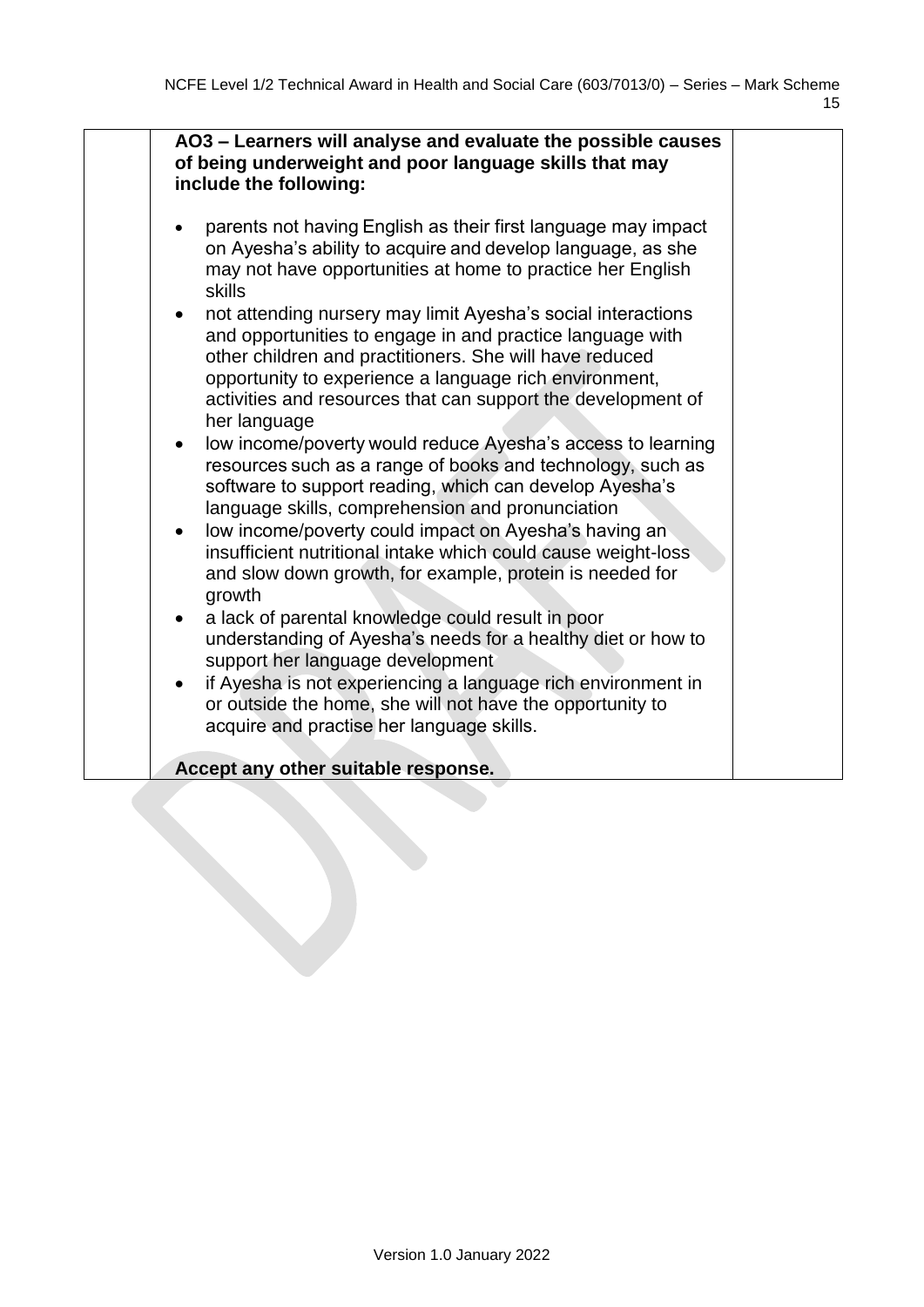#### **Section C Total for this section: [20 marks]**

| 15 | Which one describes an acute condition?                                                                                                                                                                      |           |
|----|--------------------------------------------------------------------------------------------------------------------------------------------------------------------------------------------------------------|-----------|
|    | A: Develops gradually over a long period of time<br><b>B:</b> Develops quickly over a short period of time<br>C: Lasts more than 3 months                                                                    | $AO1 = 1$ |
|    | D: Has a lasting effect on an individual's health                                                                                                                                                            |           |
|    | Answer: $B -$ Develops quickly over a short period of time                                                                                                                                                   |           |
| 16 | Which one best describes a characteristic of an individual who                                                                                                                                               |           |
|    | is self-actualising?                                                                                                                                                                                         | $AO1 = 1$ |
|    | A: They are achieving their potential                                                                                                                                                                        |           |
|    | <b>B:</b> They are being independent<br>C: They have high self-esteem                                                                                                                                        |           |
|    | <b>D:</b> They are showing resilience                                                                                                                                                                        |           |
|    |                                                                                                                                                                                                              |           |
|    | Answer: $A -$ They are achieving their potential                                                                                                                                                             |           |
| 17 | Explain one-way person-centred practice benefits an                                                                                                                                                          | 3         |
|    | individual.                                                                                                                                                                                                  |           |
|    | <b>AO2</b>                                                                                                                                                                                                   | $AO2 = 1$ |
|    |                                                                                                                                                                                                              | $AO3 = 2$ |
|    | Award one mark for a benefit:                                                                                                                                                                                |           |
|    | meets an individual's needs/choices/preferences (1)<br>promotes an individual's independence and dignity (1)<br>$\bullet$<br>supports effective partnership work (1)<br>promotes an individual's rights (1). |           |
|    | AO3                                                                                                                                                                                                          |           |
|    | Award up to two marks for an explanation of why person-centred<br>care benefits an individual.                                                                                                               |           |
|    | (meets an individual's needs/choices/preferences) – can<br>influence care decisions (1) which improves the appropriateness<br>of care received (1)                                                           |           |
|    | (promotes an individual's independence and dignity) – which<br>improves an individual's mental health and wellbeing (1) and<br>ensures they feel valued (1)                                                  |           |

- (supports effective partnership work) which improves information sharing (1) and develops trust (1)
- (promotes an individual's rights) to enable individuals to make person centred decisions  $(1)$  and empowers them to make decisions about their care (1).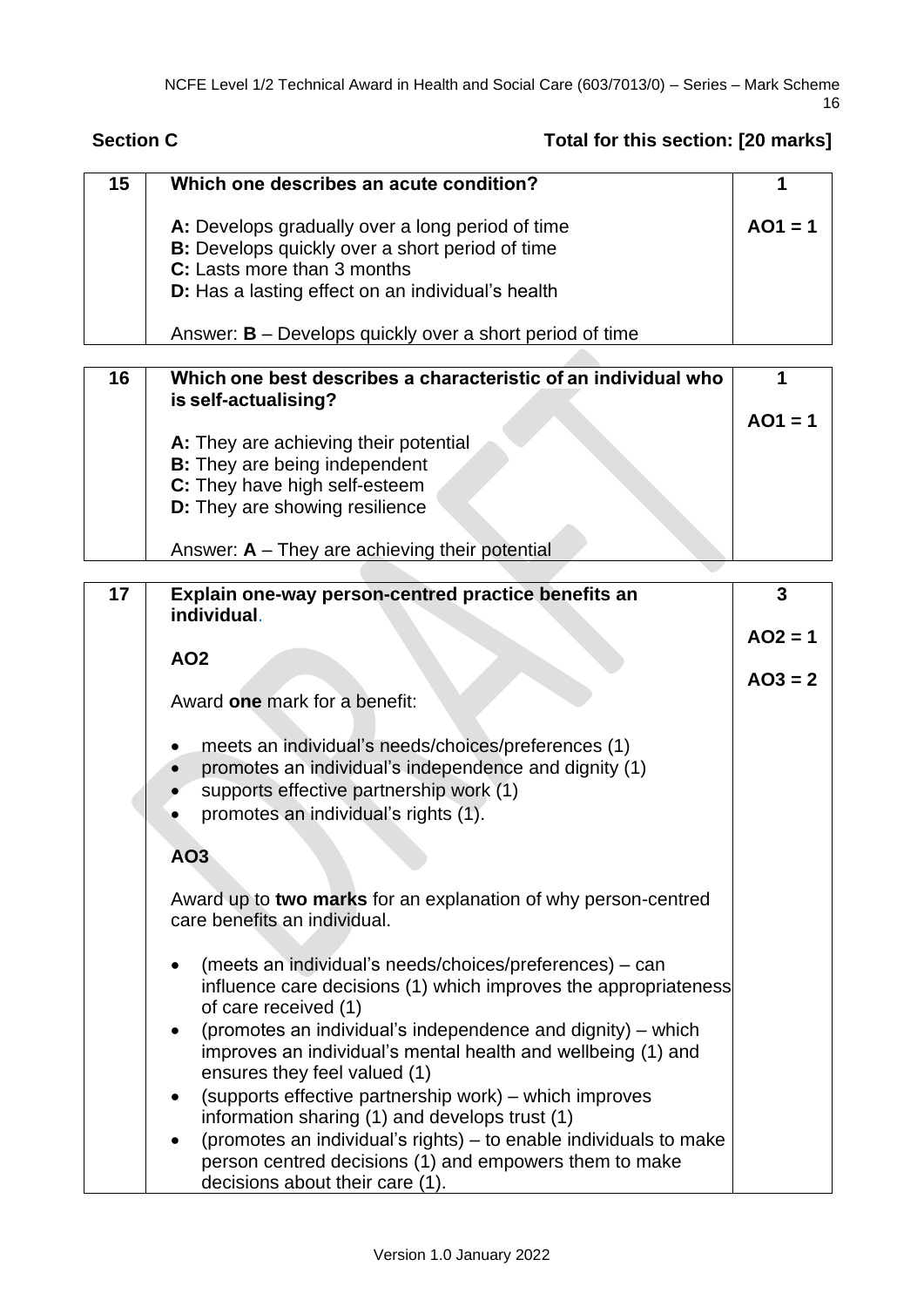<u> 1980 - Johann Barbara, martxa a</u>

 $\overline{\phantom{a}}$ 

|    | Accept any other suitable response.                                                                                                                                                                          |                |  |
|----|--------------------------------------------------------------------------------------------------------------------------------------------------------------------------------------------------------------|----------------|--|
|    |                                                                                                                                                                                                              | $\mathbf{2}$   |  |
| 18 | Fill in the missing parts of the care planning cycle.                                                                                                                                                        |                |  |
|    | Award one mark for each correct answer in the correct order up to<br>a maximum of two marks.                                                                                                                 | $AO1 = 2$      |  |
|    | Assess - Implement - Monitor - Review - Modify                                                                                                                                                               |                |  |
|    |                                                                                                                                                                                                              | $\overline{2}$ |  |
|    | 19<br>The company Jack works for is closing; he will lose his job.<br>Jack has lost his job before and found another job.                                                                                    |                |  |
|    | Explain why resilience can help Jack deal with the loss of his<br>job.                                                                                                                                       | $AO2 = 2$      |  |
|    | Award up to two marks for an explanation:                                                                                                                                                                    |                |  |
|    | as Jack has overcome difficulties before, he knows he can do<br>this again/overcome problems again/bounce back (1) his<br>previous experience/positive mind set supports his ability to be<br>resilient (1). |                |  |
|    | Accept any other suitable response.                                                                                                                                                                          |                |  |
|    |                                                                                                                                                                                                              |                |  |
|    |                                                                                                                                                                                                              |                |  |
| 20 | Define the term 'financial security'.                                                                                                                                                                        | 1              |  |
|    | Award one mark for a definition of financial security:                                                                                                                                                       | $AO1 = 1$      |  |
|    | having enough money or income to meet needs/maintain their                                                                                                                                                   |                |  |
|    | lifestyle (1).                                                                                                                                                                                               |                |  |
| 21 | Name one care need. Describe one effect on an individual if this                                                                                                                                             | $\mathbf{2}$   |  |
|    | care need is not met.                                                                                                                                                                                        |                |  |
|    | <b>AO1</b>                                                                                                                                                                                                   | $AO1 = 1$      |  |
|    |                                                                                                                                                                                                              | $AO2 = 1$      |  |
|    | Award one mark for naming one care need affected by financial<br>security:                                                                                                                                   |                |  |
|    |                                                                                                                                                                                                              |                |  |
|    | food and water (1)                                                                                                                                                                                           |                |  |
|    | rest and sleep (1)<br>dignity $(1)$                                                                                                                                                                          |                |  |
|    | clothing (1).                                                                                                                                                                                                |                |  |
|    |                                                                                                                                                                                                              |                |  |
|    |                                                                                                                                                                                                              |                |  |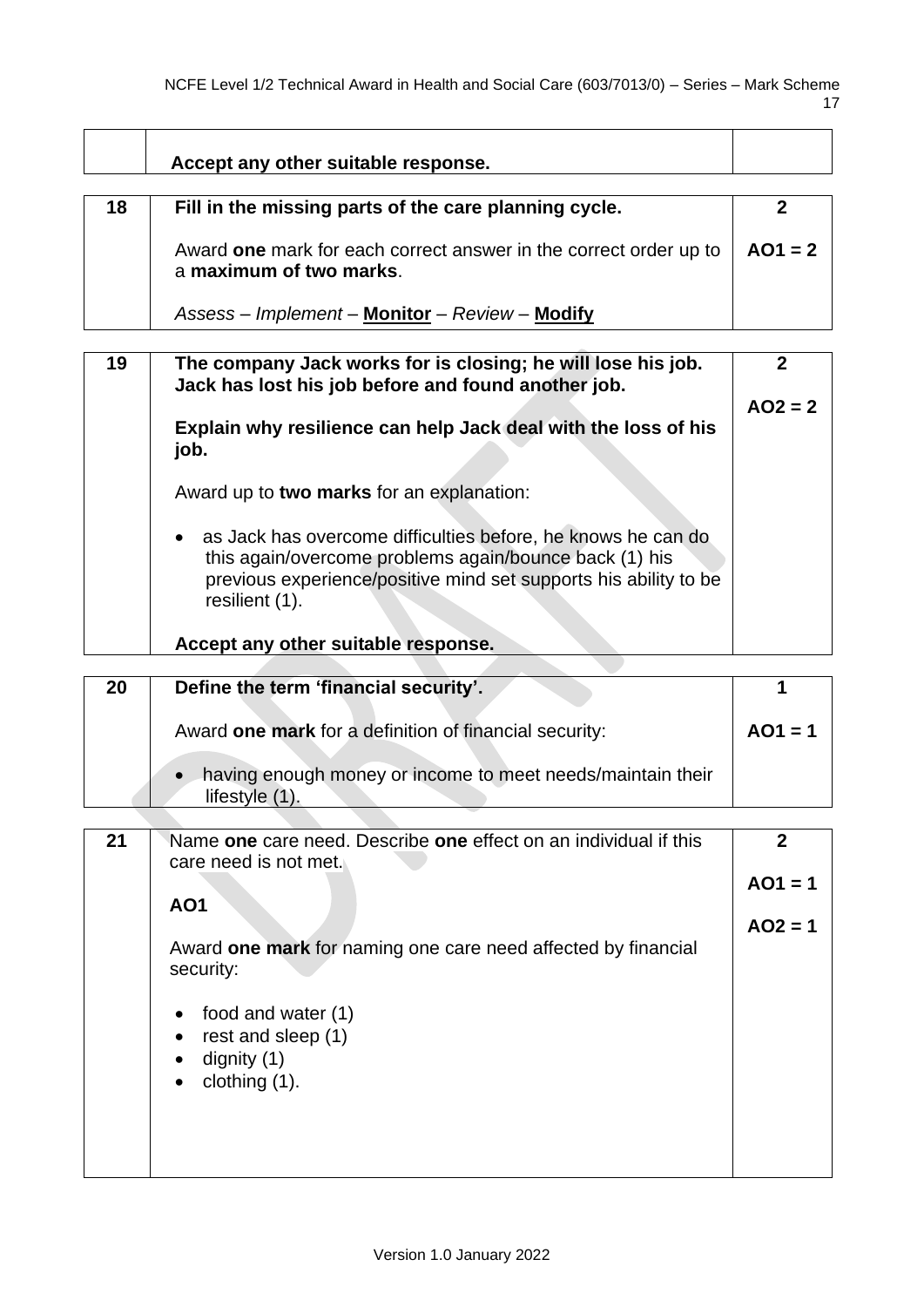|    | <b>AO2</b>                                                                                                                                                                                        |                |
|----|---------------------------------------------------------------------------------------------------------------------------------------------------------------------------------------------------|----------------|
|    | Award one mark for a description of how care need is affected by<br>financial security:                                                                                                           |                |
|    | (food and water) – this will affect an individual's health due to<br>poor diet, causing weight loss/increase risk of illness/disease<br>(1)                                                       |                |
|    | (rest and sleep) – this will affect an individual's energy levels<br>causing fatigue/lack of energy/difficulty in concentration (1)                                                               |                |
|    | (dignity) – this will affect an individual emotional development<br>$\bullet$<br>making them feel devalued/lacking in control/lacking<br>confidence/humiliated/embarrassed (1)                    |                |
|    | (clothing) – this will affect an individual's health due to<br>$\bullet$<br>unsuitable/poor quality clothing (in bad/hot weather)/emotional<br>development causing feelings of embarrassment (1). |                |
|    | Accept any other suitable response.                                                                                                                                                               |                |
| 22 | Sebastian lives alone. He recently had a stroke. The stroke has left                                                                                                                              | $\overline{2}$ |
|    | Sebastian with severe mobility problems, making everyday tasks<br>difficult.                                                                                                                      | $AO1 = 1$      |
|    | Explain one way that Sebastian can be supported with these<br>everyday tasks.                                                                                                                     | $AO2 = 1$      |
|    | <b>AO1</b>                                                                                                                                                                                        |                |
|    | Award one mark for identifying a way Sebastian's care needs can<br>be supported:                                                                                                                  |                |
|    | support with bathing, washing hair, shaving, dressing (1)<br>provide aids and adaptions (1)<br>shop for food/prepare meals for Sebastian (1).                                                     |                |
|    | <b>AO2</b>                                                                                                                                                                                        |                |
|    | Award one mark for explaining how that way supports Sebastian's<br>care needs:                                                                                                                    |                |
|    | (support with bathing, washing hair, shaving, dressing) – to<br>maintain Sebastian's personal hygiene (1)                                                                                         |                |
|    | (provide aids and adaptions) - to support Sebastian in<br>$\bullet$<br>undertaking tasks independently (1)                                                                                        |                |
|    | (shop for food/prepare meals for Sebastian) – to ensure he<br>$\bullet$<br>receives adequate nutrition (1).                                                                                       |                |
|    | Accept any other suitable response.                                                                                                                                                               |                |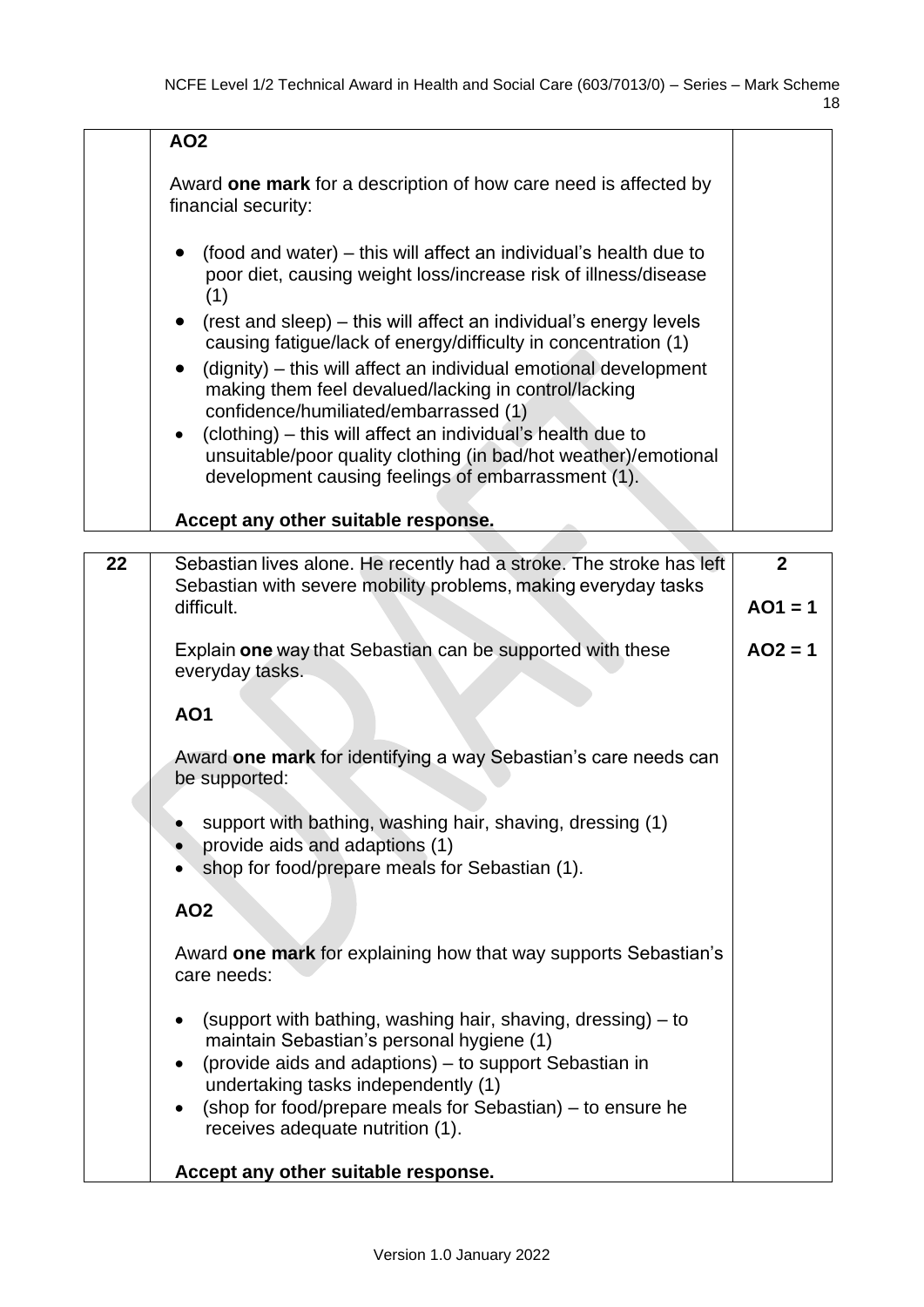**23 Charlie has learning difficulties and uses a wheelchair.  He is living independently with support.  Oscar is Charlie's social worker. Oscar will work in partnership with other health and social care practitioners. Discuss the benefits of this for Charlie. Marks Description 5–6 AO3 – Excellent** analysis and evaluation of how partnership working will benefit Charlie that is **comprehensive** and **highly relevant**. Supported with **excellent** justifications that are **comprehensive** and **highly detailed**. **AO2 – Excellent** application of knowledge and understanding of the benefits of working in partnership that is **comprehensive** and **highly detailed** and **highly relevant** to the question. **3–4 AO3 – Good** analysis and evaluation of how partnership working will benefit Charlie that is **detailed** and **mostly relevant**. Supported with **good** justifications that are **detailed**. **AO2 – Good** application of knowledge and understanding of the benefits of working in partnership that is **detailed** and **mostly relevant** to the question. **1–2 AO3 – Limited** analysis and evaluation of how partnership working will benefit Charlie. Supported with **limited** justifications that have **minimal detail** and are **mostly superficial**. **AO2 –** Limited application of knowledge and understanding of the benefits of working in partnership that has **minimal detail** and are **mostly superficial**. With **minimal relevance** to the question. **0** No relevant material. Examiners are reminded that indicative content reflects contentrelated points that a learner may make but is not an exhaustive list, nor is it a model answer. Learners may make all, some or none of the points included in the indicative content. Learners must be credited for any other appropriate response. **It is not a requirement that the learner formulate a response specifically against each assessment objective as laid out in 6 AO2 = 3**  $AO3 = 3$ 

**the indicative content (IC).**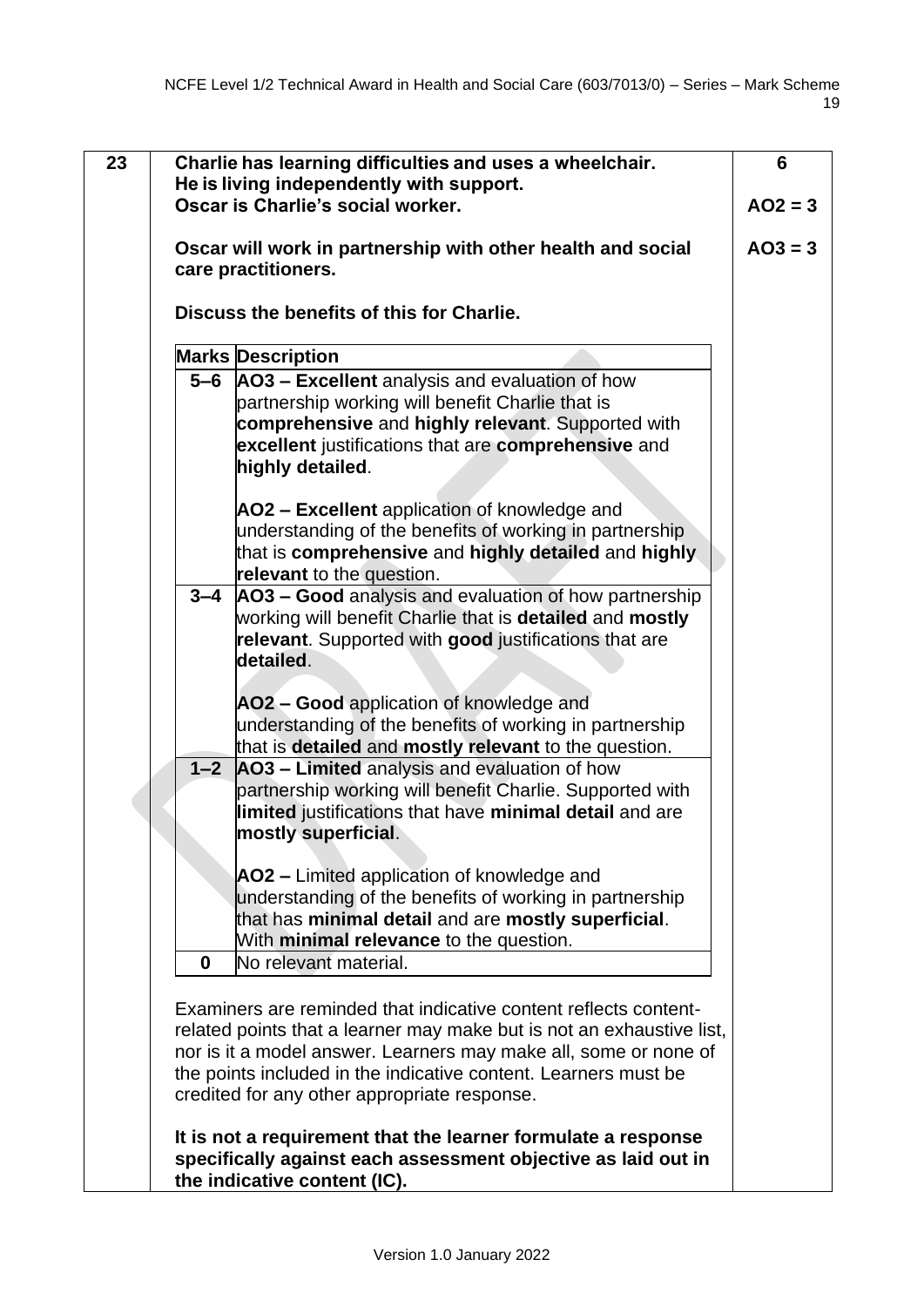|           | (AO2) of knowledge and understanding can be implied<br>through the learner's ability to discuss the question topic<br>required of AO3.                                                                                                                                                                                                                                                                                                                                                                                                                                                                                                                                                                                                                                                    |
|-----------|-------------------------------------------------------------------------------------------------------------------------------------------------------------------------------------------------------------------------------------------------------------------------------------------------------------------------------------------------------------------------------------------------------------------------------------------------------------------------------------------------------------------------------------------------------------------------------------------------------------------------------------------------------------------------------------------------------------------------------------------------------------------------------------------|
|           | <b>Indicative content</b>                                                                                                                                                                                                                                                                                                                                                                                                                                                                                                                                                                                                                                                                                                                                                                 |
|           | AO2 – Learners will apply knowledge and understanding of the<br>benefits of working in partnership that may include the<br>following:                                                                                                                                                                                                                                                                                                                                                                                                                                                                                                                                                                                                                                                     |
| $\bullet$ | Oscar will access the expertise of other practitioners, who will<br>have knowledge and skills that Oscar does not have, such as<br>strategies to support Charlie living independently<br>Charlie will be able to work with other practitioners towards the<br>shared goal of meeting Charlie's individual needs, for example,<br>social care prescriber: signposts individuals to community<br>support for wellbeing and an outreach worker: provides<br>emotional and practical support to individuals within the<br>community to help them take part in all aspects of everyday life<br>working in partnership supports interventions and referrals<br>Charlie will be interacting with a range of practitioners and<br>these practitioners will communicate regularly with each other. |
|           | AO3 – Learners will analyse and evaluate of how partnership<br>working will benefit Charlie that may include the following:                                                                                                                                                                                                                                                                                                                                                                                                                                                                                                                                                                                                                                                               |
| $\bullet$ | the expertise of other practitioners will help to ensure that<br>Charlie can live independently<br>goals are more likely to be met as they are shared, and each<br>practitioner has their own roles and responsibilities. This will<br>benefit Charlie as it increases the likelihood that his needs will<br>be met<br>interventions and referrals are more effective when working in<br>partnership, this supports Charlie since this will establish care<br>to meet Charlie's individual needs and preferences                                                                                                                                                                                                                                                                          |
| ٠         | communication between practitioners supports consistency in<br>care, and person-centred practice is firmly established<br>effective communication between practitioners ensures any<br>issue with safeguarding are noticed and shared.                                                                                                                                                                                                                                                                                                                                                                                                                                                                                                                                                    |
|           | <b>NB:</b> Do not credit responses for Charlie and Oscar working in                                                                                                                                                                                                                                                                                                                                                                                                                                                                                                                                                                                                                                                                                                                       |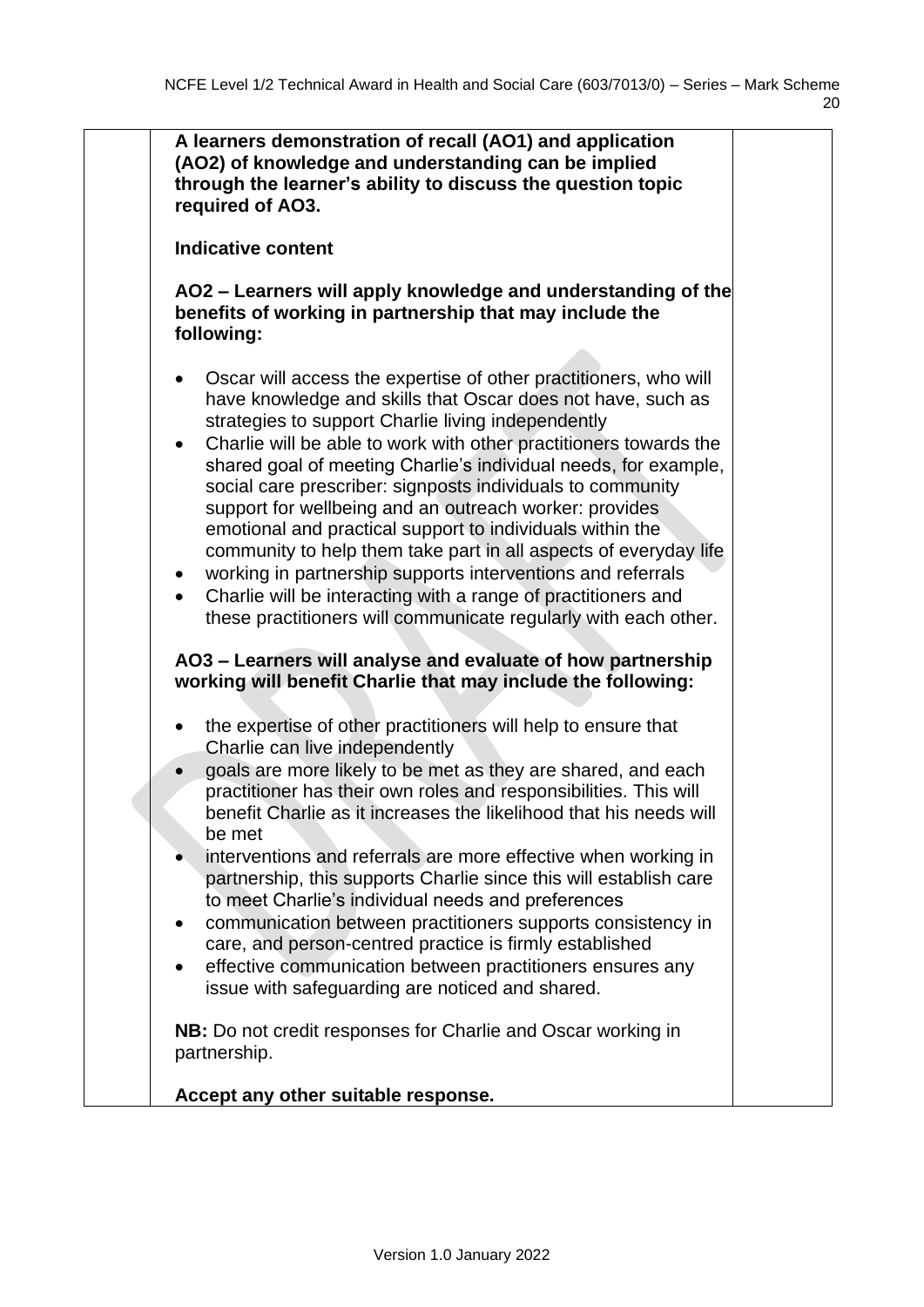| 24 |          | Isaac and Jacob are identical twin brothers. Isaac lives<br>with his father in a wealthy part of town. Jacob lives                                                                                                                                                                                         | 9         |
|----|----------|------------------------------------------------------------------------------------------------------------------------------------------------------------------------------------------------------------------------------------------------------------------------------------------------------------|-----------|
|    |          | with his mother in a disadvantaged part of town.                                                                                                                                                                                                                                                           | $AO1 = 3$ |
|    |          | They both have different friendship groups and go to different<br>schools in the area where they live.                                                                                                                                                                                                     | $AO2 = 3$ |
|    |          | Isaac achieved good results in his GCSEs, but Jacob did not.                                                                                                                                                                                                                                               | $AO3 = 3$ |
|    | results. | Assess how the influence of nature and nurture<br>could explain the differences in Isaacs's and Jacob's GCSE                                                                                                                                                                                               |           |
|    |          | <b>Marks Description</b>                                                                                                                                                                                                                                                                                   |           |
|    | $7-9$    | AO3 - Excellent analysis and evaluation of how the<br>influence of nature and nurture could explain the<br>differences between Isaac and Jacob that is<br>comprehensive and highly relevant. Supported with<br>excellent justifications for the differences that are<br>comprehensive and highly detailed. |           |
|    |          | AO2 - Excellent application of knowledge and<br>understanding of how the influence of nature and<br>nurture could explain the differences between Isaac<br>and Jacob, that is comprehensive and highly<br>detailed and highly relevant to the question.                                                    |           |
|    |          | AO1 - Excellent recall of knowledge and<br>understanding of nature and nurture that is<br>comprehensive. Subject specific terminology is used<br>consistently throughout.                                                                                                                                  |           |
|    | 4–6      | AO3 - Good analysis and evaluation of how the<br>influence of nature and nurture could explain the<br>differences between Isaac and Jacob that is detailed<br>and mostly relevant. Supported with good<br>justifications for the differences that are <b>detailed</b> .                                    |           |
|    |          | AO2 - Good application of knowledge and<br>understanding of how the influence of nature and<br>nurture could explain the differences between Isaac<br>and Jacob that is <b>detailed</b> and <b>mostly relevant</b> to the<br>question.                                                                     |           |
|    |          | AO1 – Good recall of knowledge and understanding<br>of nature and nurture that is <b>mostly detailed</b> . Subject<br>specific terminology is used, but not always<br>consistently.                                                                                                                        |           |

### **Section D Total for this section: [18 marks]**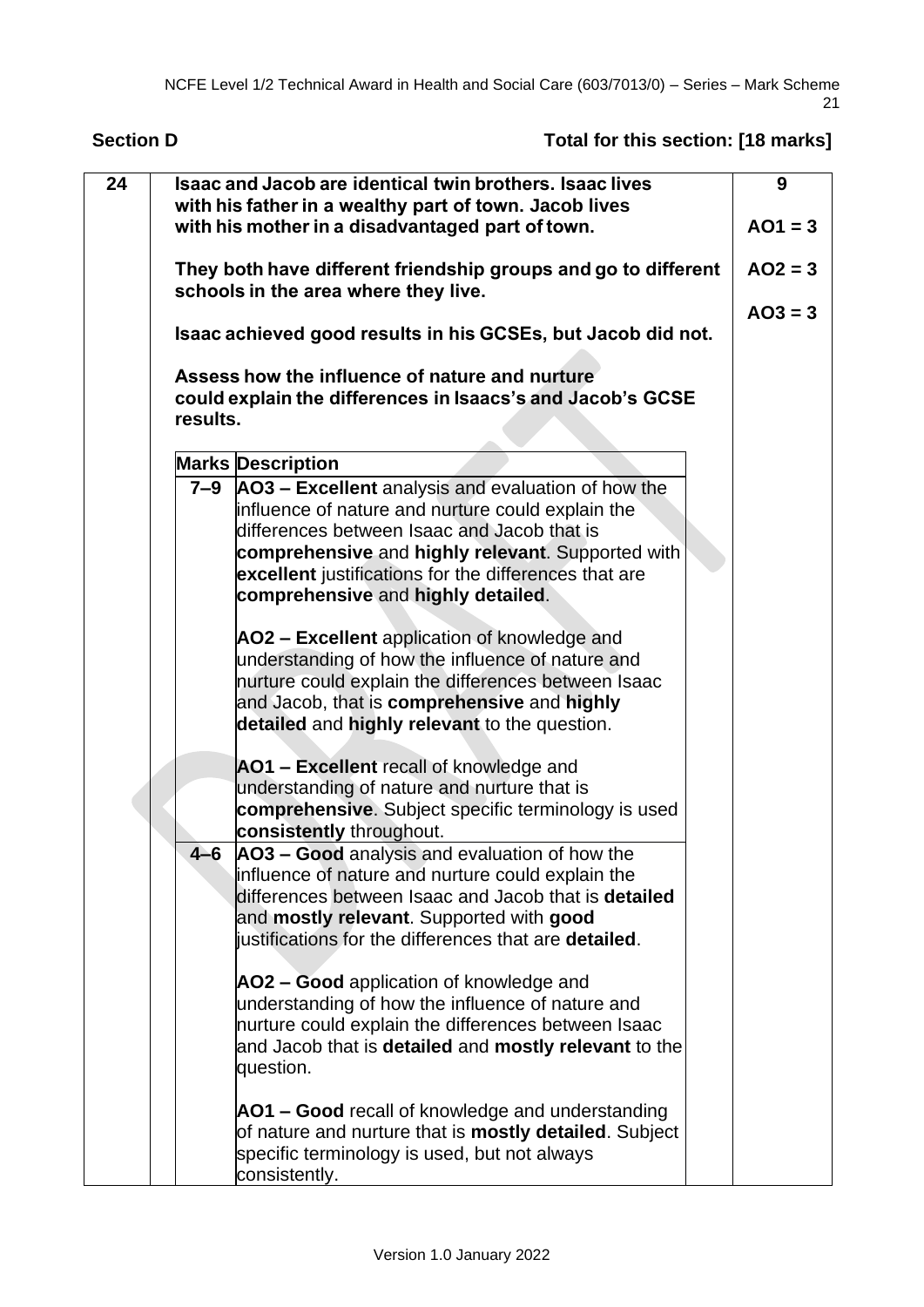|           | 1-3 AO3 - Limited analysis and evaluation of how the<br>influence of nature and nurture could explain the<br>differences between Isaac and Jacob. Supported with<br>limited justifications for the differences that have<br>minimal detail and are mostly superficial.                                                           |  |
|-----------|----------------------------------------------------------------------------------------------------------------------------------------------------------------------------------------------------------------------------------------------------------------------------------------------------------------------------------|--|
|           | AO2 – Limited application of knowledge and<br>understanding of how the influence of nature and<br>nurture could explain the differences between Isaac<br>and Jacob that has minimal detail and are mostly<br>superficial. With minimal relevance to the question.                                                                |  |
|           | AO1 - Limited recall of knowledge and<br>understanding of nature and nurture that has minimal<br>detail. Subject specific terminology is often<br>inappropriate, and a lack of understanding is evident.<br>No relevant material.<br>$\bf{0}$                                                                                    |  |
|           | Examiners are reminded that indicative content reflects content-<br>related points that a learner may make but is not an exhaustive list,<br>nor is it a model answer. Learners may make all, some or none of<br>the points included in the indicative content. Learners must be<br>credited for any other appropriate response. |  |
|           | It is not a requirement that the learner formulate a response<br>specifically against each assessment objective as laid out in<br>the indicative content (IC).                                                                                                                                                                   |  |
|           | A learners demonstration of recall (AO1) and application (AO2)<br>of knowledge and understanding can be implied through the<br>learner's ability to discuss the question topic required of AO3.                                                                                                                                  |  |
|           | <b>Indicative content</b>                                                                                                                                                                                                                                                                                                        |  |
|           | AO1 - Learners will recall knowledge and understanding of<br>nature and nurture on human development that may include<br>the following:                                                                                                                                                                                          |  |
| $\bullet$ | influence of nature and nurture states the extent to which an<br>individual's behaviour is due to their genetic inherited and<br>biology (nature), or due to their environment (nurture) such as<br>school, social groups, culture, family, income etc.                                                                          |  |
|           |                                                                                                                                                                                                                                                                                                                                  |  |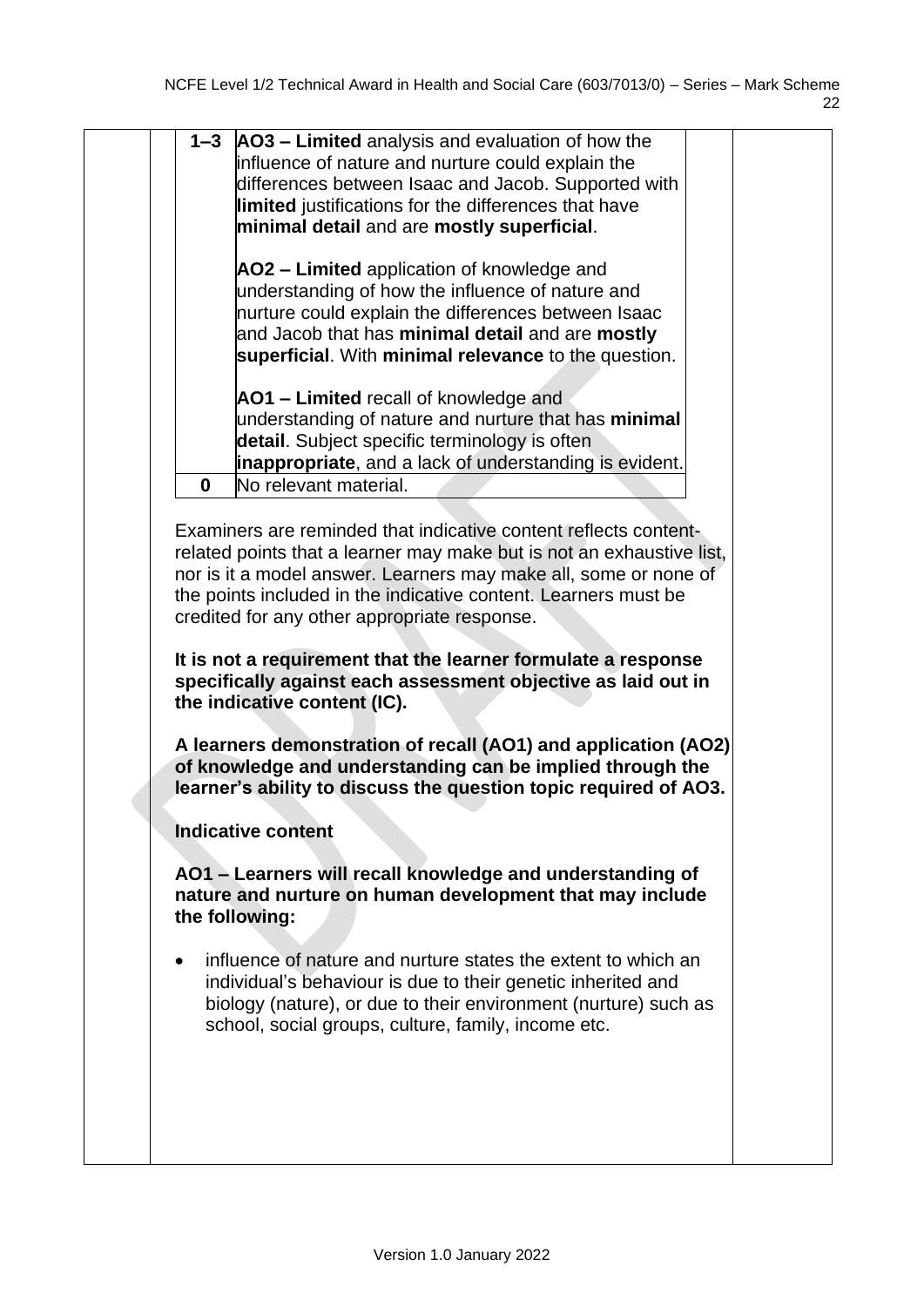| AO2 - Learners will apply knowledge and understanding of<br>how the influence of nature and nurture could explain the<br>differences between Isaac and Jacob, that may include the<br>following:                                                                                                                                                                                                                                                                                                                                                                                                                                                                                                                                                                                                                                                                                                                            |  |
|-----------------------------------------------------------------------------------------------------------------------------------------------------------------------------------------------------------------------------------------------------------------------------------------------------------------------------------------------------------------------------------------------------------------------------------------------------------------------------------------------------------------------------------------------------------------------------------------------------------------------------------------------------------------------------------------------------------------------------------------------------------------------------------------------------------------------------------------------------------------------------------------------------------------------------|--|
| Isaac and Jacob both have the same parents and as they are<br>twins and have the same genetics. Nature would suggest there<br>should be no differences in their intelligence, and so their ability<br>to both achieve good results in their GCSEs<br>they live with different parents, go to different schools, and live<br>in different parts of the same town. Nurture would suggest that<br>these differences will account for the differences in their GCSE<br>results.                                                                                                                                                                                                                                                                                                                                                                                                                                                 |  |
| AO3 - Learners will analyse and evaluate how the nature<br>versus nurture debate could explain the differences between<br>Isaac and Jacob, that may include the following:<br>Jacob's school is in a disadvantaged area and may struggle to<br>pay for resources. Isaac's school may not. Isaac's school may<br>provide a better learning experience<br>Isaac's father may be able to provide learning resources for<br>$\bullet$<br>Isaac and opportunities to enhance his learning, such as a<br>place to study, desk, books, tutoring, computer equipment,<br>school trips and holidays. Jacob's mother may not be able to<br>afford these resources<br>Jacob may have friends and peers that are not motivated to<br>$\bullet$<br>learn and achieve at school. This may influence Jacob to not<br>study or to skip school. Isaac may have a positive peer group<br>and role-models, which would encourage him to study. |  |
| Accept any other suitable response.                                                                                                                                                                                                                                                                                                                                                                                                                                                                                                                                                                                                                                                                                                                                                                                                                                                                                         |  |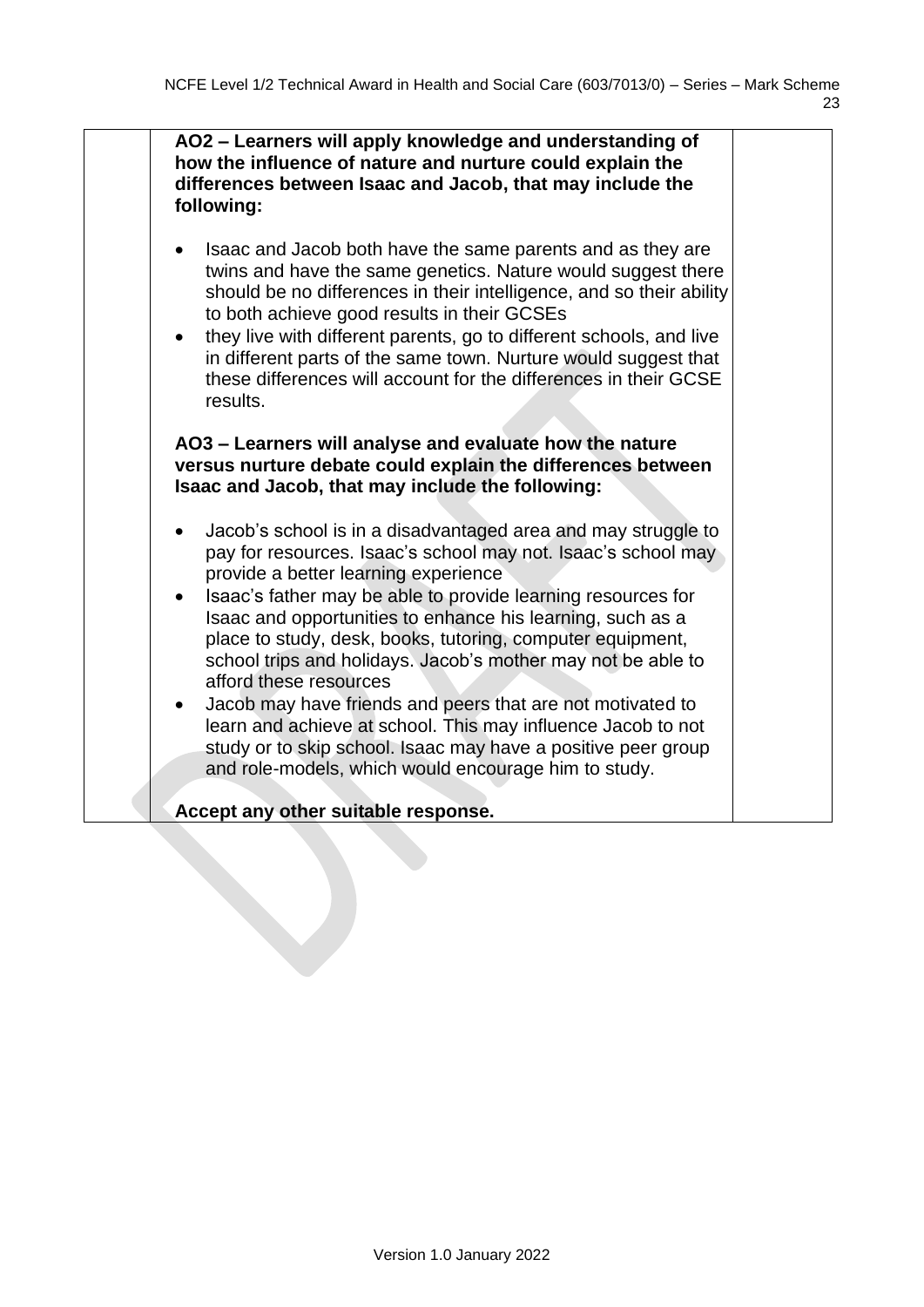| 25 |         | Discuss the impact on an individual's social and emotional<br>development when they become a new parent.   | 9         |
|----|---------|------------------------------------------------------------------------------------------------------------|-----------|
|    |         |                                                                                                            | $AO1 = 3$ |
|    |         | <b>Marks Description</b>                                                                                   |           |
|    |         | 7-9 AO3 - Excellent analysis and evaluation of the<br>impact of being a new parent on an individual's      | $AO2 = 3$ |
|    |         | emotional and social development that is                                                                   | $AO3 = 3$ |
|    |         | comprehensive and highly relevant. Supported                                                               |           |
|    |         | with excellent justifications for the impact to a new                                                      |           |
|    |         | parent that are comprehensive and highly<br>detailed.                                                      |           |
|    |         | AO2 - Excellent application of knowledge and                                                               |           |
|    |         | understanding of the impact of being a new parent                                                          |           |
|    |         | on an individual's emotional and social development                                                        |           |
|    |         | that is comprehensive and highly detailed, and                                                             |           |
|    |         | highly relevant to the question.                                                                           |           |
|    |         | AO1 - Excellent recall of knowledge and                                                                    |           |
|    |         | understanding of emotional and social development                                                          |           |
|    |         | that is <b>comprehensive</b> . Subject specific terminology                                                |           |
|    |         | is used consistently throughout.                                                                           |           |
|    | 4–6     | AO3 - Good analysis and evaluation of the impact<br>of being a new parent on an individual's emotional     |           |
|    |         | and social development that is detailed and mostly                                                         |           |
|    |         | relevant. Supported with good justifications for the                                                       |           |
|    |         | impact to a new parent that are <b>detailed</b> .                                                          |           |
|    |         | AO2 - Good application of knowledge and                                                                    |           |
|    |         | understanding of the impact of being a new parent                                                          |           |
|    |         | on an individual's emotional and social development                                                        |           |
|    |         | that is detailed and mostly relevant to the question.                                                      |           |
|    |         | AO1 - Good recall of knowledge and understanding                                                           |           |
|    |         | of emotional and social development that is <b>mostly</b>                                                  |           |
|    |         | detailed. Subject specific terminology is used, but<br>not always consistently.                            |           |
|    | $1 - 3$ | AO3 - Limited analysis and evaluation of the impact                                                        |           |
|    |         | of being a new parent on an individual's emotional                                                         |           |
|    |         | and social development. Supported with limited                                                             |           |
|    |         | justifications for the impact to a new parent that have                                                    |           |
|    |         | minimal detail and are mostly superficial.                                                                 |           |
|    |         | AO2 – Limited application of knowledge and                                                                 |           |
|    |         | understanding of the impact of being a new parent                                                          |           |
|    |         | on an individual's emotional and social development<br>that has minimal detail and are mostly superficial. |           |
|    |         | With minimal relevance to the question.                                                                    |           |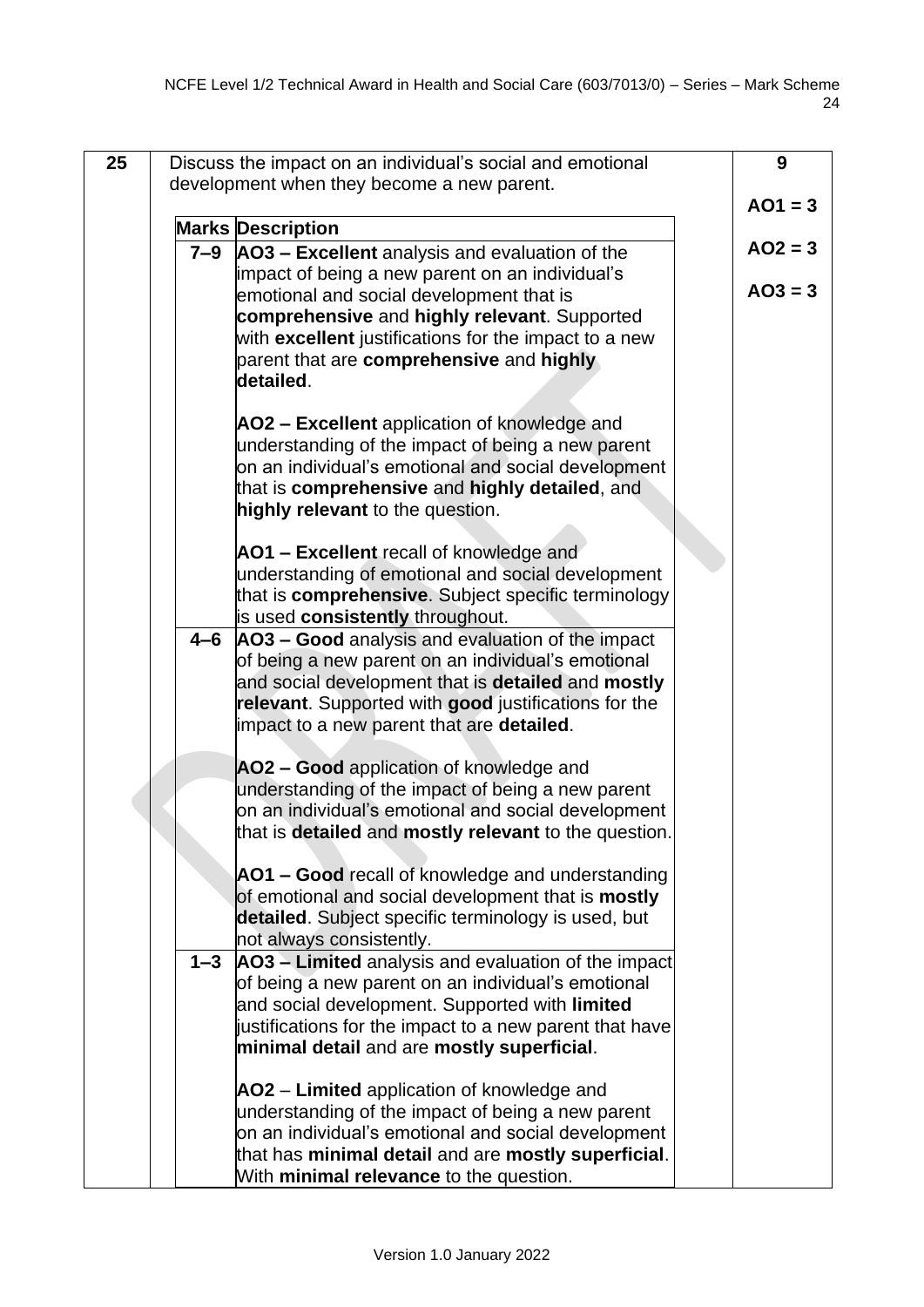| AO1 - Limited recall of knowledge and<br>understanding of emotional and social development<br>that has minimal detail. Subject specific terminology<br>is often inappropriate, and a lack of understanding<br>is evident.<br>No relevant material.<br>$\bf{0}$<br>Examiners are reminded that indicative content reflects content-<br>related points that a learner may make but is not an exhaustive list,<br>nor is it a model answer. Learners may make all, some or none of<br>the points included in the indicative content. Learners must be<br>credited for any other appropriate response.<br>It is not a requirement that the learner formulates a response<br>specifically against each assessment objective (AO) as laid<br>out in the indicative content (IC).<br>A learners demonstration of recall (AO1) and application (AO2)<br>of knowledge and understanding can be implied through the<br>learner's ability to discuss the question topic required of AO3.<br><b>Indicative content</b><br>AO1 - Learners will recall knowledge and understanding of<br>emotional and social development that may include the<br>following:<br>social development includes the individual's ability to build<br>$\bullet$<br>relationships and interact with others<br>emotional development concerns an individual's ability to<br>$\bullet$<br>develop, manage and express feelings and show empathy for<br>others.<br>AO2 – Learners will apply knowledge and understanding of the<br>impact of being a new parent on an individual's emotional and<br>social development that may include the following:<br>a new parent will develop a new relationship with their child.<br>٠<br>They may also experience other new social interactions, for<br>example, with other new parents and practitioners, such as<br>health visitors, nurses, etc. However, they may have left work to |  |  |
|------------------------------------------------------------------------------------------------------------------------------------------------------------------------------------------------------------------------------------------------------------------------------------------------------------------------------------------------------------------------------------------------------------------------------------------------------------------------------------------------------------------------------------------------------------------------------------------------------------------------------------------------------------------------------------------------------------------------------------------------------------------------------------------------------------------------------------------------------------------------------------------------------------------------------------------------------------------------------------------------------------------------------------------------------------------------------------------------------------------------------------------------------------------------------------------------------------------------------------------------------------------------------------------------------------------------------------------------------------------------------------------------------------------------------------------------------------------------------------------------------------------------------------------------------------------------------------------------------------------------------------------------------------------------------------------------------------------------------------------------------------------------------------------------------------------------------------------------------------------------------------------|--|--|
|                                                                                                                                                                                                                                                                                                                                                                                                                                                                                                                                                                                                                                                                                                                                                                                                                                                                                                                                                                                                                                                                                                                                                                                                                                                                                                                                                                                                                                                                                                                                                                                                                                                                                                                                                                                                                                                                                          |  |  |
|                                                                                                                                                                                                                                                                                                                                                                                                                                                                                                                                                                                                                                                                                                                                                                                                                                                                                                                                                                                                                                                                                                                                                                                                                                                                                                                                                                                                                                                                                                                                                                                                                                                                                                                                                                                                                                                                                          |  |  |
|                                                                                                                                                                                                                                                                                                                                                                                                                                                                                                                                                                                                                                                                                                                                                                                                                                                                                                                                                                                                                                                                                                                                                                                                                                                                                                                                                                                                                                                                                                                                                                                                                                                                                                                                                                                                                                                                                          |  |  |
|                                                                                                                                                                                                                                                                                                                                                                                                                                                                                                                                                                                                                                                                                                                                                                                                                                                                                                                                                                                                                                                                                                                                                                                                                                                                                                                                                                                                                                                                                                                                                                                                                                                                                                                                                                                                                                                                                          |  |  |
|                                                                                                                                                                                                                                                                                                                                                                                                                                                                                                                                                                                                                                                                                                                                                                                                                                                                                                                                                                                                                                                                                                                                                                                                                                                                                                                                                                                                                                                                                                                                                                                                                                                                                                                                                                                                                                                                                          |  |  |
|                                                                                                                                                                                                                                                                                                                                                                                                                                                                                                                                                                                                                                                                                                                                                                                                                                                                                                                                                                                                                                                                                                                                                                                                                                                                                                                                                                                                                                                                                                                                                                                                                                                                                                                                                                                                                                                                                          |  |  |
|                                                                                                                                                                                                                                                                                                                                                                                                                                                                                                                                                                                                                                                                                                                                                                                                                                                                                                                                                                                                                                                                                                                                                                                                                                                                                                                                                                                                                                                                                                                                                                                                                                                                                                                                                                                                                                                                                          |  |  |
|                                                                                                                                                                                                                                                                                                                                                                                                                                                                                                                                                                                                                                                                                                                                                                                                                                                                                                                                                                                                                                                                                                                                                                                                                                                                                                                                                                                                                                                                                                                                                                                                                                                                                                                                                                                                                                                                                          |  |  |
|                                                                                                                                                                                                                                                                                                                                                                                                                                                                                                                                                                                                                                                                                                                                                                                                                                                                                                                                                                                                                                                                                                                                                                                                                                                                                                                                                                                                                                                                                                                                                                                                                                                                                                                                                                                                                                                                                          |  |  |
|                                                                                                                                                                                                                                                                                                                                                                                                                                                                                                                                                                                                                                                                                                                                                                                                                                                                                                                                                                                                                                                                                                                                                                                                                                                                                                                                                                                                                                                                                                                                                                                                                                                                                                                                                                                                                                                                                          |  |  |
|                                                                                                                                                                                                                                                                                                                                                                                                                                                                                                                                                                                                                                                                                                                                                                                                                                                                                                                                                                                                                                                                                                                                                                                                                                                                                                                                                                                                                                                                                                                                                                                                                                                                                                                                                                                                                                                                                          |  |  |
|                                                                                                                                                                                                                                                                                                                                                                                                                                                                                                                                                                                                                                                                                                                                                                                                                                                                                                                                                                                                                                                                                                                                                                                                                                                                                                                                                                                                                                                                                                                                                                                                                                                                                                                                                                                                                                                                                          |  |  |
|                                                                                                                                                                                                                                                                                                                                                                                                                                                                                                                                                                                                                                                                                                                                                                                                                                                                                                                                                                                                                                                                                                                                                                                                                                                                                                                                                                                                                                                                                                                                                                                                                                                                                                                                                                                                                                                                                          |  |  |
|                                                                                                                                                                                                                                                                                                                                                                                                                                                                                                                                                                                                                                                                                                                                                                                                                                                                                                                                                                                                                                                                                                                                                                                                                                                                                                                                                                                                                                                                                                                                                                                                                                                                                                                                                                                                                                                                                          |  |  |
|                                                                                                                                                                                                                                                                                                                                                                                                                                                                                                                                                                                                                                                                                                                                                                                                                                                                                                                                                                                                                                                                                                                                                                                                                                                                                                                                                                                                                                                                                                                                                                                                                                                                                                                                                                                                                                                                                          |  |  |
|                                                                                                                                                                                                                                                                                                                                                                                                                                                                                                                                                                                                                                                                                                                                                                                                                                                                                                                                                                                                                                                                                                                                                                                                                                                                                                                                                                                                                                                                                                                                                                                                                                                                                                                                                                                                                                                                                          |  |  |
|                                                                                                                                                                                                                                                                                                                                                                                                                                                                                                                                                                                                                                                                                                                                                                                                                                                                                                                                                                                                                                                                                                                                                                                                                                                                                                                                                                                                                                                                                                                                                                                                                                                                                                                                                                                                                                                                                          |  |  |
|                                                                                                                                                                                                                                                                                                                                                                                                                                                                                                                                                                                                                                                                                                                                                                                                                                                                                                                                                                                                                                                                                                                                                                                                                                                                                                                                                                                                                                                                                                                                                                                                                                                                                                                                                                                                                                                                                          |  |  |
|                                                                                                                                                                                                                                                                                                                                                                                                                                                                                                                                                                                                                                                                                                                                                                                                                                                                                                                                                                                                                                                                                                                                                                                                                                                                                                                                                                                                                                                                                                                                                                                                                                                                                                                                                                                                                                                                                          |  |  |
|                                                                                                                                                                                                                                                                                                                                                                                                                                                                                                                                                                                                                                                                                                                                                                                                                                                                                                                                                                                                                                                                                                                                                                                                                                                                                                                                                                                                                                                                                                                                                                                                                                                                                                                                                                                                                                                                                          |  |  |
|                                                                                                                                                                                                                                                                                                                                                                                                                                                                                                                                                                                                                                                                                                                                                                                                                                                                                                                                                                                                                                                                                                                                                                                                                                                                                                                                                                                                                                                                                                                                                                                                                                                                                                                                                                                                                                                                                          |  |  |
|                                                                                                                                                                                                                                                                                                                                                                                                                                                                                                                                                                                                                                                                                                                                                                                                                                                                                                                                                                                                                                                                                                                                                                                                                                                                                                                                                                                                                                                                                                                                                                                                                                                                                                                                                                                                                                                                                          |  |  |
|                                                                                                                                                                                                                                                                                                                                                                                                                                                                                                                                                                                                                                                                                                                                                                                                                                                                                                                                                                                                                                                                                                                                                                                                                                                                                                                                                                                                                                                                                                                                                                                                                                                                                                                                                                                                                                                                                          |  |  |
|                                                                                                                                                                                                                                                                                                                                                                                                                                                                                                                                                                                                                                                                                                                                                                                                                                                                                                                                                                                                                                                                                                                                                                                                                                                                                                                                                                                                                                                                                                                                                                                                                                                                                                                                                                                                                                                                                          |  |  |
|                                                                                                                                                                                                                                                                                                                                                                                                                                                                                                                                                                                                                                                                                                                                                                                                                                                                                                                                                                                                                                                                                                                                                                                                                                                                                                                                                                                                                                                                                                                                                                                                                                                                                                                                                                                                                                                                                          |  |  |
|                                                                                                                                                                                                                                                                                                                                                                                                                                                                                                                                                                                                                                                                                                                                                                                                                                                                                                                                                                                                                                                                                                                                                                                                                                                                                                                                                                                                                                                                                                                                                                                                                                                                                                                                                                                                                                                                                          |  |  |
|                                                                                                                                                                                                                                                                                                                                                                                                                                                                                                                                                                                                                                                                                                                                                                                                                                                                                                                                                                                                                                                                                                                                                                                                                                                                                                                                                                                                                                                                                                                                                                                                                                                                                                                                                                                                                                                                                          |  |  |
|                                                                                                                                                                                                                                                                                                                                                                                                                                                                                                                                                                                                                                                                                                                                                                                                                                                                                                                                                                                                                                                                                                                                                                                                                                                                                                                                                                                                                                                                                                                                                                                                                                                                                                                                                                                                                                                                                          |  |  |
| have/care for their child. This may reduce their social                                                                                                                                                                                                                                                                                                                                                                                                                                                                                                                                                                                                                                                                                                                                                                                                                                                                                                                                                                                                                                                                                                                                                                                                                                                                                                                                                                                                                                                                                                                                                                                                                                                                                                                                                                                                                                  |  |  |
| interactions and increase feelings of loneliness                                                                                                                                                                                                                                                                                                                                                                                                                                                                                                                                                                                                                                                                                                                                                                                                                                                                                                                                                                                                                                                                                                                                                                                                                                                                                                                                                                                                                                                                                                                                                                                                                                                                                                                                                                                                                                         |  |  |
| social interactions with friends are reduced, as they have<br>$\bullet$                                                                                                                                                                                                                                                                                                                                                                                                                                                                                                                                                                                                                                                                                                                                                                                                                                                                                                                                                                                                                                                                                                                                                                                                                                                                                                                                                                                                                                                                                                                                                                                                                                                                                                                                                                                                                  |  |  |
| responsibility for their child, for example, they cannot go out to                                                                                                                                                                                                                                                                                                                                                                                                                                                                                                                                                                                                                                                                                                                                                                                                                                                                                                                                                                                                                                                                                                                                                                                                                                                                                                                                                                                                                                                                                                                                                                                                                                                                                                                                                                                                                       |  |  |
| socialise                                                                                                                                                                                                                                                                                                                                                                                                                                                                                                                                                                                                                                                                                                                                                                                                                                                                                                                                                                                                                                                                                                                                                                                                                                                                                                                                                                                                                                                                                                                                                                                                                                                                                                                                                                                                                                                                                |  |  |
| if a new parent feels overwhelmed by parenthood, they may                                                                                                                                                                                                                                                                                                                                                                                                                                                                                                                                                                                                                                                                                                                                                                                                                                                                                                                                                                                                                                                                                                                                                                                                                                                                                                                                                                                                                                                                                                                                                                                                                                                                                                                                                                                                                                |  |  |
| feel resentful toward the child, or feel they are not a good                                                                                                                                                                                                                                                                                                                                                                                                                                                                                                                                                                                                                                                                                                                                                                                                                                                                                                                                                                                                                                                                                                                                                                                                                                                                                                                                                                                                                                                                                                                                                                                                                                                                                                                                                                                                                             |  |  |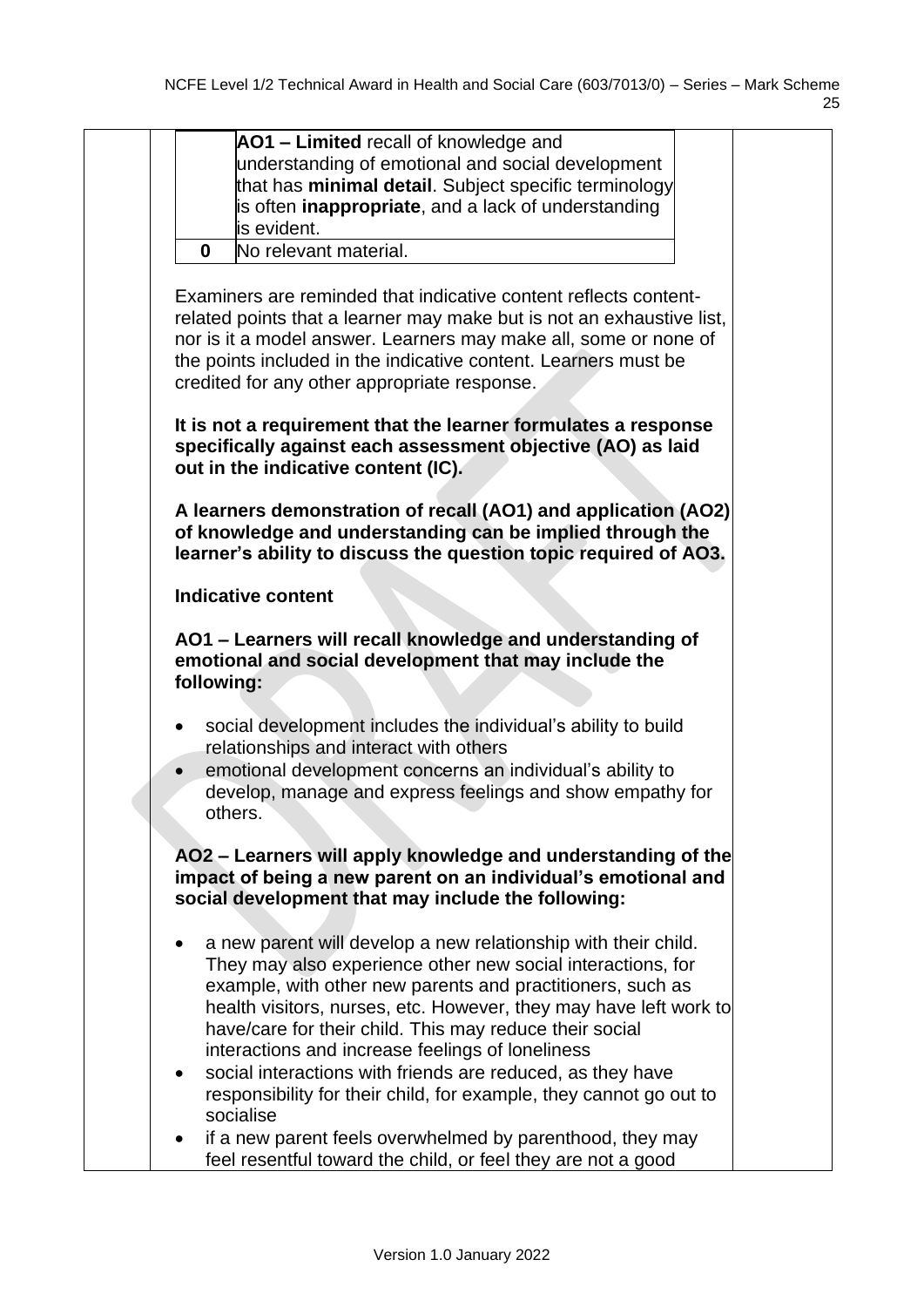| ٠                                   | parent This will negatively impact on their self-concept and self-<br>esteem<br>a parent's health and wellbeing may be affected both mentally<br>and physically, for example, due to the stress of becoming a<br>new parent and not feeling confident or happy<br>being a new parent brings financial cost and may impact on life<br>chances since not all new parents can return to paid<br>employment. This impacts on their social interaction and could<br>also have an impact on their confidence which may cause<br>stress and anxiety.         |
|-------------------------------------|-------------------------------------------------------------------------------------------------------------------------------------------------------------------------------------------------------------------------------------------------------------------------------------------------------------------------------------------------------------------------------------------------------------------------------------------------------------------------------------------------------------------------------------------------------|
|                                     | AO3 - Learners will analyse and evaluate the impact of being<br>a new parent on an individual's emotional and social<br>development that may include the following:                                                                                                                                                                                                                                                                                                                                                                                   |
| $\bullet$<br>$\bullet$<br>$\bullet$ | new parents can maintain interactions with friends with external<br>support, for example, from grandparents<br>with access to services provided by a General Practitioner<br>(GP), the woman can be supported in managing any confidence<br>issues or isolation causing loneliness<br>outside support from agencies and professionals may help<br>them cope with becoming a new parent<br>the social and emotional development of new parents can be<br>affected by many factors such as health, their relationships with<br>others and independence. |
|                                     |                                                                                                                                                                                                                                                                                                                                                                                                                                                                                                                                                       |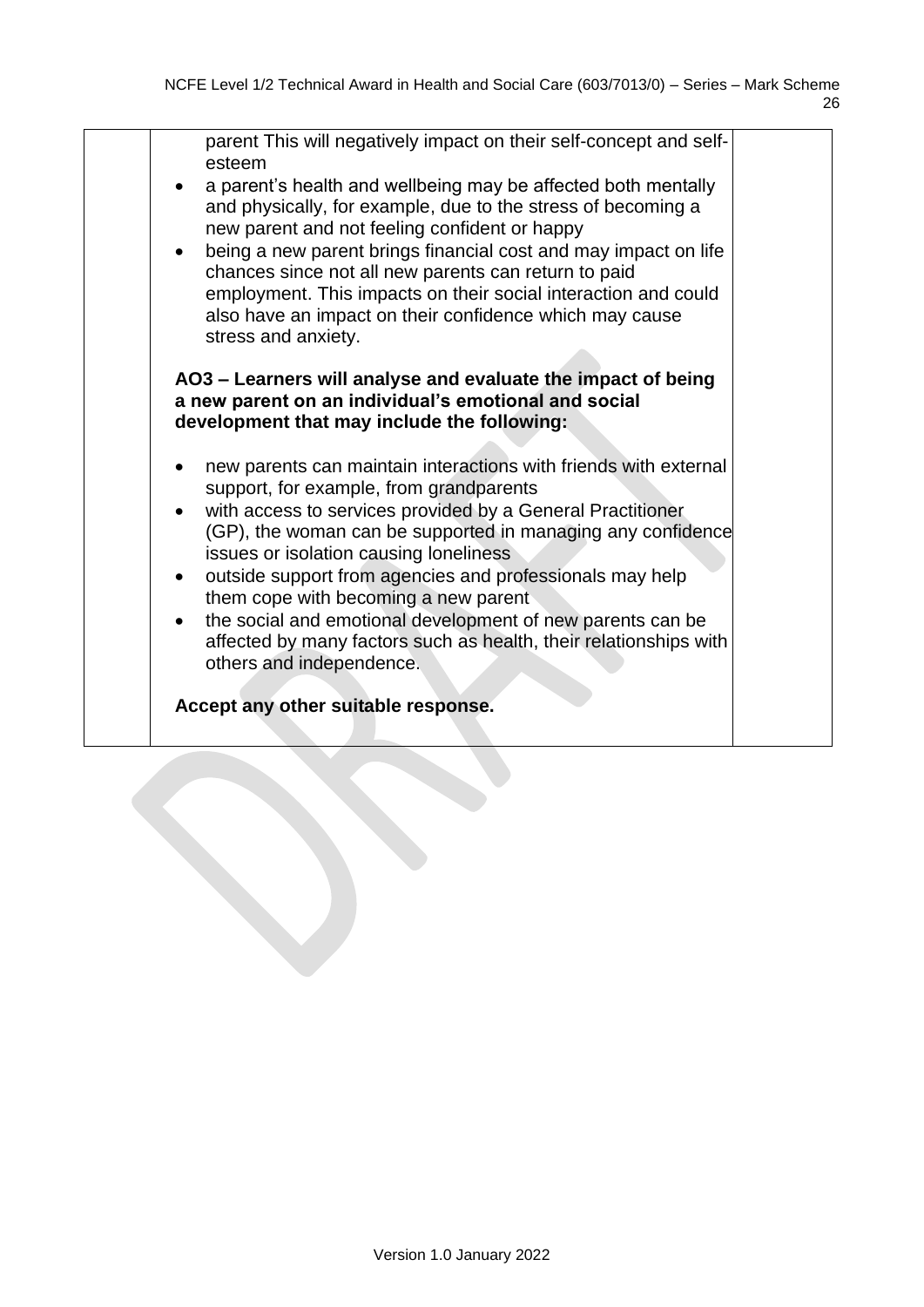### **Assessment objective (AO) grid**

| <b>Question</b>          | AO1             | AO <sub>2</sub> | AO <sub>3</sub> | <b>Total</b>             |
|--------------------------|-----------------|-----------------|-----------------|--------------------------|
| 1                        | $1*$            |                 |                 | 1                        |
| $\overline{c}$           | $1*$            |                 |                 | 1                        |
| 3(a)                     |                 | 1               |                 | 1                        |
| 3(b)                     |                 | $\overline{2}$  |                 | $\overline{2}$           |
| 4                        | $2^*$           |                 |                 | $\overline{2}$           |
| 5                        | $2^*$           |                 |                 | $\overline{2}$           |
| 6(a)                     | $\overline{2}$  |                 |                 | $\overline{2}$           |
| 6 <sub>(b)</sub>         |                 | 3               |                 | 3                        |
| 7                        |                 |                 | 4               | $\overline{\mathcal{L}}$ |
| $\overline{8}$           | $\overline{2}$  | $\overline{2}$  | $\overline{2}$  | 6                        |
| <b>Total</b>             | 10              | 8               | 6               | 24                       |
| <b>Total</b><br>required | $9 - 11$        | $8 - 10$        | $4 - 6$         | 24                       |
| *Kil                     | $6\phantom{1}6$ |                 |                 |                          |

#### **Section A**

#### **Section B**

| <b>Question</b>   | <b>AO1</b>     | <b>AO2</b>     | AO3     | <b>Total</b>   |
|-------------------|----------------|----------------|---------|----------------|
| 9                 | $1*$           |                |         | 1              |
| 10                | $1^*$          |                |         | 1              |
| 11                | $2^*$          |                |         | $\overline{2}$ |
| 12(a)             | $\overline{2}$ | $\overline{2}$ |         | $\overline{4}$ |
| 12(b)             | 1              | 1              |         | $\overline{2}$ |
| 13                | $2^*$          |                |         | $\overline{2}$ |
| 14                |                | 3              | 3       | 6              |
| <b>Total</b>      | 9              | 6              | 3       | 18             |
| Total<br>required | $7 - 9$        | $6 - 8$        | $3 - 5$ | 18             |
| *Kil              | 6              |                |         |                |

Version 1.0 January 2022